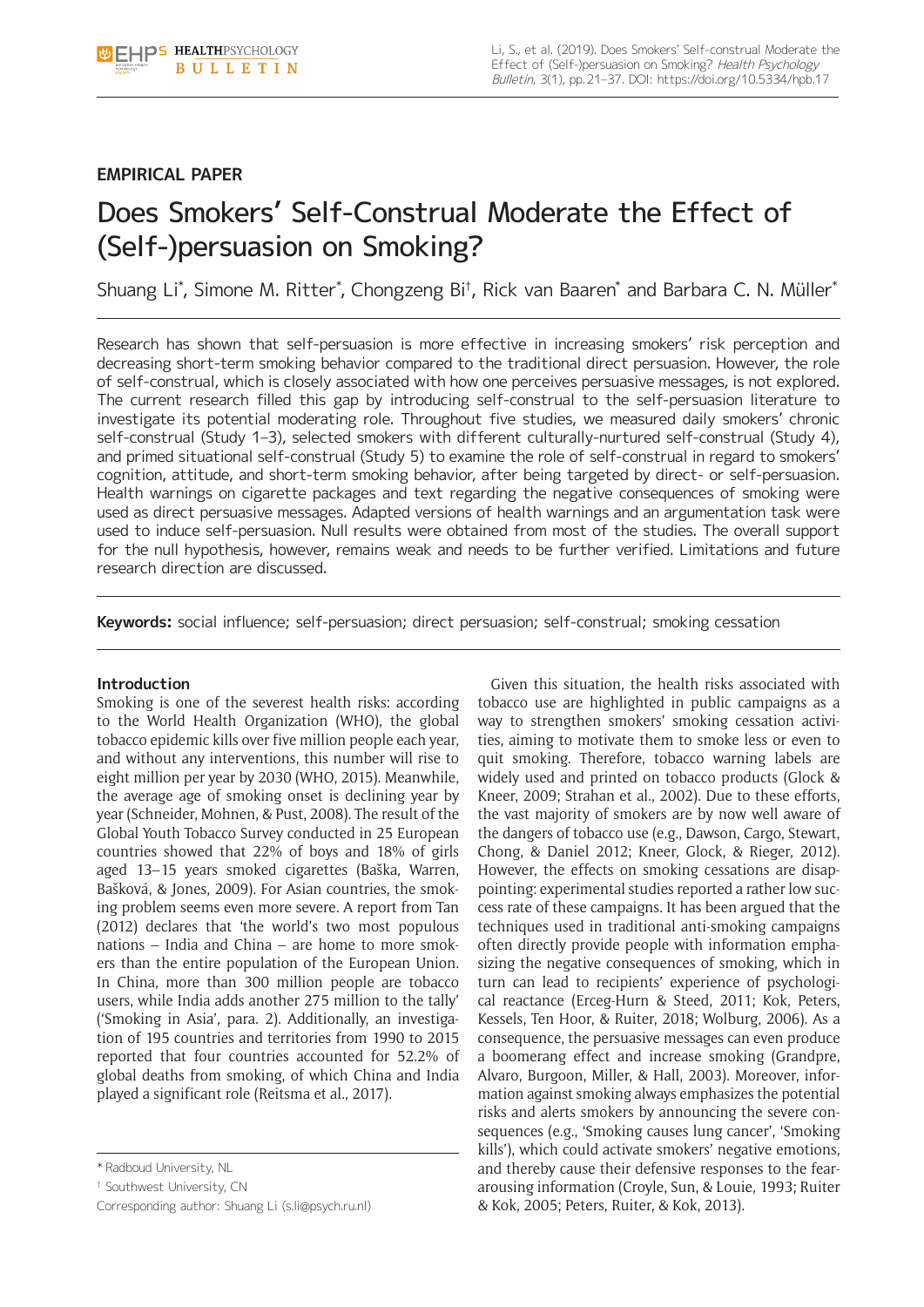#### **Self-persuasion versus direct persuasion**

Compared to direct persuasion, self-persuasion, that is, generating one's own arguments to change attitudes or behavior, has been argued to be a more powerful method of attitude and behavioral change, and often leads to more long-lasting effects (Aronson, 1999). A growing line of studies supports the notion that self-persuasion holds great promise in positively influencing people's attitudes and behaviors in health-related fields. For example, it was found that smoking-related risk perception increased after participants were exposed to warning labels formulated as questions (Glock, Müller, & Ritter, 2013). Müller and colleagues (2009, 2016) successfully decreased smokers' short-term smoking behavior through self-persuasion by instructing people to write down their own arguments, and by exposing participants to smoking warnings formulated as open questions. Furthermore, self-persuasion was proven effective to limit alcohol consumption by increasing individuals' negative outcome expectancies (Krischler & Glock, 2015). Likewise, Loman and colleagues (2018) found that self-persuasion can lead to more positive evaluations for persuasive messages, lower recognition of persuasive intent, and lower experienced negative affect, and can successfully reduce alcohol consumption compared to direct persuasion.

#### **Self-persuasion and self-construal**

Self-persuasion is a cognitive process highly related to self, as the generated messages are both from and for oneself. Markus and Kitayama (1991) proposed in their seminal work that the outcome of a cognitive activity which implicates self would be largely influenced by the nature of the self-system. Later, a huge body of research confirmed this notion, addressing the self-system as a great influence on people's cognition, emotion, motivation, and social behaviors (e.g., Gelfand et al., 2007; van Baaren, Maddux, Chartrand, de Bouter, & van Knippenberg, 2003). As universally acknowledged, two divergent but closelylinked self-systems, that is, *independent self-construal* and *interdependent self-construal*, were regarded as striking factors for distinguishing cultures (e.g., Cross, Hardin, & Gercek-Swing, 2011; Gudykunst et al., 1996; Markus & Kitayama, 1991). Describing the way in which people construe the self, self-construal refers to the extent to which a person thinks of himself as independent from or interdependent with social others (Markus & Kitayama, 1991). Specifically, independent self-construal refers to the view of oneself as defined by unique attributes and characteristics that distinguish from others, while interdependent self-construal is labeled as the view of oneself as defined by relationships with others. With the motivation of 'standing out', people with independent self-construal seek and maintain their independence by attending to themselves and by expressing their uniqueness and inner attributes. Consequently, they highly value their own ideas, thoughts, and principles. In contrast, people with an interdependent self-construal focus on keeping harmony in relationships, groups, and society to which they belong. They have a higher demand for being socially accepted and are more flexible and ready to fit in, and they are more contextdependent (Kühnen, Hannover, & Schubert, 2001).

Although it is known that how people construe the self could influence self-related cognitive activities, its influence on the effectiveness of self-persuasion is yet to be examined. To the best of our knowledge, self-persuasion studies have until now been exclusively conducted in Western countries (e.g., Baldwin, Rothman, van der Weg, & Christensen, 2013; Bernritter, van Ooijen, & Müller, 2017; Shaw et al., 2015), where people on average hold the independent self-construal (e.g., Cross, et al., 2011; Gudykunst et al., 1996). With regard to smoking, it has been found that question-formulated warning labels successfully increased smoking risk perception and decreased short-term smoking behavior among German and Dutch smokers (Glock, et al., 2013; Müller et al., 2016). But does self-persuasion lead to comparable results for interdependent smokers? Answering this question is clearly of great importance for both theory and practice. Theoretically, introducing self-construal into the persuasion literature can provide a deeper understanding of the boundary conditions of certain persuasive techniques and clarify the related underlying processes. Practically, it is crucial to develop optimal persuasive messages for interdependent smokers, since smoking behavior is a severe problem not only in Western countries where independent self-construal dominates, but also in many Eastern countries, where most people hold the interdependent self-construal (Chen et al., 2015; Koplan & Eriksen, 2015; Tan, 2012).

# **Hypotheses**

We hypothesized self-construal would moderate the effectiveness of (self-)persuasion on smoking-related outcomes in the way that independent smokers benefit more from self-persuasion and interdependent smokers benefit more from direct persuasion. The reasons are as follows.

The biggest difference between the two persuasive techniques is reflected in different sources. Self-persuasive messages are generated by oneself based on one's own ideas and opinions. Direct persuasive messages are given by others, in the context of anti-smoking campaigns oftentimes from public, societies, or governments. Since independent people abide by their own thoughts and principles, they would highly value and follow the thoughts triggered by self-persuasive messages. However, interdependent people would be more open to given messages since they tend to obey and conform to society and social others. By doing so, chances of being socially accepted and maintaining self-images as a member in groups or society increase (Liu, 1986; Markus, Kitayama, 1991; Triandis, 1995; Yuki, Maddux, Brewer, & Takemura, 2005).

In addition, Damen and colleagues (2015) have found that the effectiveness of self-persuasion highly depends on individuals' experienced agency: self-persuasion/direct persuasion is more effective for people with high/low feelings of agency and control of the situation. By giving people chances to produce their own ideas, self-persuasion increases their sense of being an independent agent and the control of the situation. It responds well to independent individuals' need to express their own thoughts and feelings, and thus works better in changing their attitudes. However, instead of valuing control over situations, interdependent individuals appear to use secondary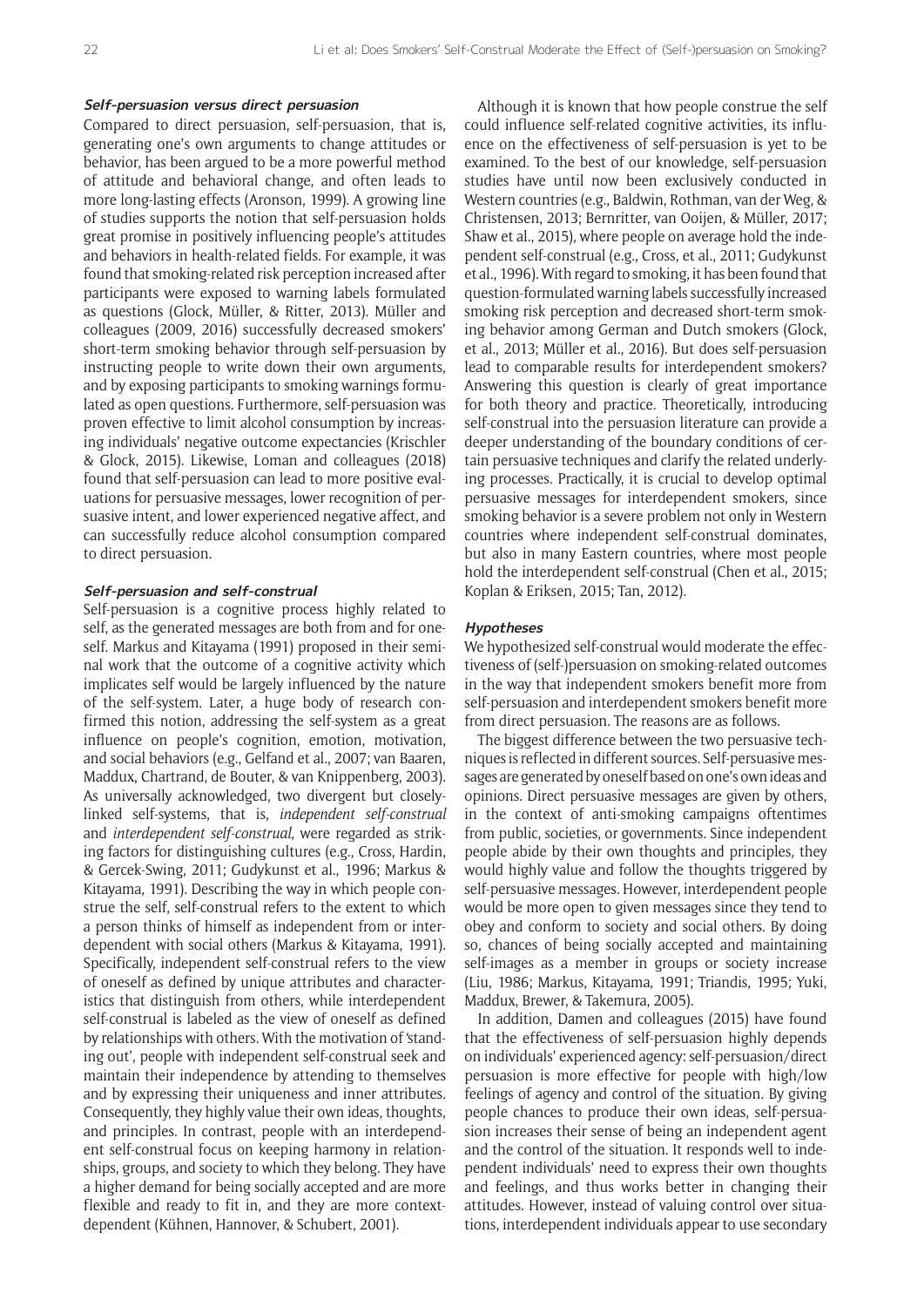control, which involves limiting personal autonomy and enhancing alignment in order to fit in (Weisz et al., 1984). This may, to a certain extent, weaken the effectiveness of self-persuasion for interdependent people.

Furthermore, it has been argued that cognitive dissonance would emerge when people realize that their behavior is not in line with self-arguments produced during the self-persuasion process. To diminish this inner discomfort, attitude and behavior will be altered to be consistent with the self-persuasive arguments (Aronson, 1999). When one thinks about the negative consequences of smoking and the fact that he/she smokes every day, he/she is supposed to change smoking attitudes and behavior as a way to decrease the discomfort. However, this may not apply to interdependent individuals since they have a more flexible self and are more context-dependent. As discussed by several researchers (e.g., Gawronski, 2012; Morris & Peng, 1994), Easterners tend to explain their behaviors in terms of situational demands to reduce cognitive dissonance. Instead of changing attitude or behavior in line with what they declared, they may either regard the self-persuasive arguments as a response to a certain task or regard their smoking behavior as a situational need. As such, self-persuasion might not be the optimal persuasion technique for interdependent individuals. Following the same reason, a different function of direct persuasion should be expected for independent and interdependent people. Research in western contexts shows that direct health messages that highlight health risks can pose a significant threat to people's self-integrity. Consequently, people tend to process these health messages defensively (Zhao, Peterson, Kim & Rolfe-Redding, 2014). However, interdependent people's self-integrity would hardly be influenced in the same way, since the centrality of their preference is achieving a context-contingent self rather than stability and internal consistency (Riemer, Shavitt, Koo & Markus, 2014). With a more flexible self and higher obedience and respect for authority, interdependent people would be more able to adjust their attitudes and behaviors to be compliant with those direct persuasive messages that are presumably from the society.

We examined our hypotheses with five studies by measuring participants' chronic self-construal in Western cultures (Study 1–3), selecting participants from Western (chronic independent self-construal) and Eastern cultures (chronic interdependent self-construal; Study 4), and priming participants with either independent or interdependent self-construal (Study 5).<sup>1</sup> A full disclosure package of all the studies can be found at <https://osf.io/gp5y6/>.

# **Study 1**

In Study 1, participants' self-construal was measured, and they were presented with several warning labels that emphasize the negative consequences of smoking. The labels were either formulated as statements (e.g., 'Smoking causes fatal lung cancer') or questions (e.g., 'What are the effects of smoking on your lungs?') to induce direct persuasion and self-persuasion (see also Glock et al., 2013; Müller et al., 2016). Keeping it as realistic as possible, we selected currently-used warning labels on cigarette packages as direct persuasive messages and did not specify where these messages came from. In addition, we added labels that challenge smokers' positive outcome expectancies towards smoking (POErelated labels), since several researchers have pointed out the importance of studying smokers' smoking outcome expectancies (e.g., Glock, Unz, & Kovacs, 2012; Glock et al., 2013). It was found that smokers often expected negative consequences when it comes to the health aspect, while expected positive consequences when it comes to social reasons and mood management (Glock et al., 2013). Therefore, we also included POE-related labels to explore whether its effects differ from the traditional healthrelated warning labels.

# **Method**

**Participants and design.** A 2 (persuasion: self-persuasion vs. direct persuasion)  $\times$  2 (label content: health-related label vs. POE-related label) between-subjects design was used, with persuasion and label content as factors, selfconstrual as a continuous predictor, and attitude towards smoking and risk perception towards smoking as the dependent variables.

This study was programmed in Google Forms and disseminated via the experiment platform SONA, the experimenter's and colleagues' social networks (e.g., Facebook), and via flyers handed out to smokers on Radboud University campus. As many daily smokers aged over 18 as possible were sampled, and in the end, 137 participants were recruited. The compensation was a lottery to win one of four 25-euro shop coupons. Eighteen participants were excluded because they made more than two mistakes in the attention check task (see detailed description in 'Procedure and Materials'). Therefore, 119 participants (70 females, age ranging from 18 to 70,  $M_{\text{age}} = 26.42$  years,  $SD_{\text{age}} = 9.84$ ) were included in the final analysis.

**Procedure and materials.** To filter out the disqualified participants, participants were first asked about age and whether they smoke on a daily basis. Those who are over 18 and smoke daily proceeded the study and received following tasks in Dutch, German, or English (most of the participants were students on Radboud campus, who came from the Netherlands or Germany) according to their mother tongue. All participants were asked to complete the demographic questions (i.e., gender, education) and smoking habit questions (i.e., years of smoking, the number of cigarettes smoked per day, the number of cigarettes smoked on the day of the experiment). Subsequently, they were told that the first part of the experiment is a personality survey, in which they need to complete the Self-Construal Scale (Singelis, 1994) using a 7-point Likert scale. It included 24 items, with 12 items regarding independence (Cronbach's  $\alpha = 0.70$ ) and 12 items regarding interdependence (Cronbach's  $\alpha = 0.74$ ). Participants' final self-construal scores were calculated by subtracting the standardized interdependence score from the standardized independent score (see Hannover, Birkner, & Pöhlmann, 2006), with a higher score meaning stronger independence (unstandardized self-construal ranging from  $-24$  to 31, unstandardized  $M_{\text{self-construal}} = 5.00$ , unstandardized  $SD_{\text{self-construal}} = 11.58$ ).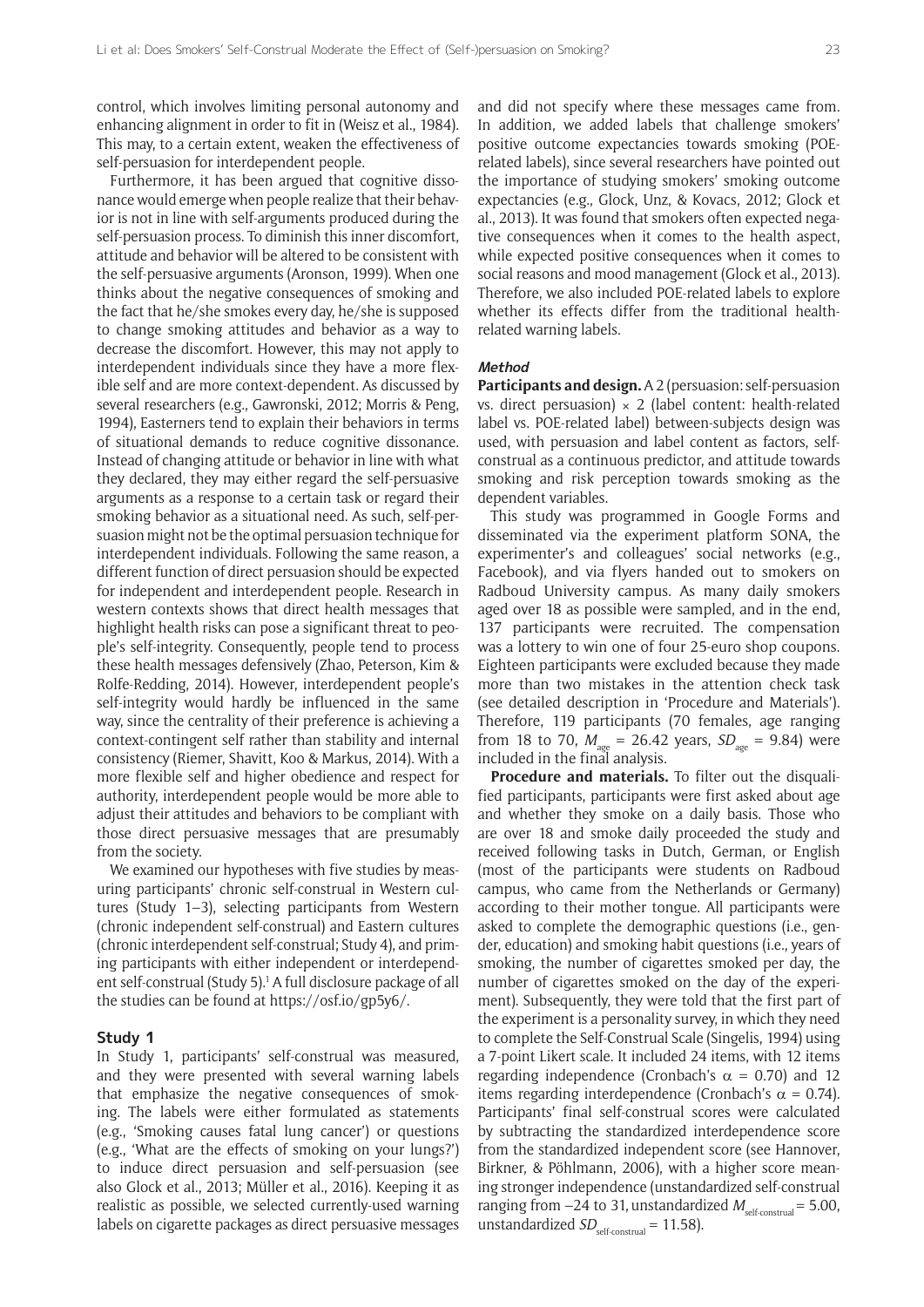After the self-construal measure, all participants were told that the second part aims to understand people's cognition about smoking, and were then randomized to one of the four experimental conditions mixed by persuasion type and label content. In each condition, participants were instructed to carefully watch a three-minute video clip that contained 13 labels on cigarette packets (Glock et al., 2012; Glock et al., 2013). Each label was displayed for 15 seconds. Direct persuasion labels were formulated as statements and self-persuasion labels were formulated as questions (see Glock et al., 2013; Loman et al., 2018; Müller et al., 2016). Health-related label content or POErelated label content was emphasized in both statements and questions (all labels can be found in the Replication package). We achieved the randomization by an item asking participants to click on the number which appears at the top of the options list. The numbers 1, 2, 3, 4 were given as four options and automatically raffled by Google Forms so that any number could be randomly present on the top. Each number was blocked with one specific experimental condition.

After watching the video, participants were instructed to complete the dependent measures. Attitude towards smoking was measured by eight semantic differential items (e.g., 'good–bad', 'pleasant–unpleasant') on a 7-point Likert scale (Cronbach's  $\alpha = 0.69$ ; Huijding & De Jong, 2006). For further analyses, the scores of items 3, 5, 7, and 8 were reversed. Scores on all items were summed, with a higher overall score representing a more negative attitude towards smoking. To assess risk perception towards smoking, participants were asked to evaluate the likelihood of developing one of six smoking-related diseases during their lifetime (e.g., 'How likely is it for you to develop lung cancer?') on a 10-point Likert scale, ranging from 'no risk at all' to 'the highest risk' (Cronbach's  $\alpha$  = 0.90; Glock et al., 2013). Scores on all items were summed, with a higher overall score representing a higher risk perception.

Subsequently, all participants received an attention check task. They were given five labels and asked to indicate whether the labels were previously presented in the video or not. Out of the five labels, three were derived from the video, and two were filler labels with comparable content. Only participants who gave at least three correct answers were included in the final analysis. Finally, participants completed a suspicion probe and were thanked. After data collection was completed, all participants were debriefed via email and added to an online lottery software. The four winners received the coupons by mail. All the data of the current research were stored on the RU file server according to the data management protocol of Behavioural Science Institute, Radboud University.

# **Results and Discussion**

The statistical analyses were conducted in SPSS 25 and JASP 0.8.4 (JASP Team, 2017). First, ANOVAs with persuasion and label content as two independent variables were conducted on the four secondary variables as randomization checks (**Table 1**). No main effects or interaction effects were found (minimal  $p = 0.058$ , maximal  $np^2 = 0.031$ ), indicating that the randomization was successful.

To test our hypotheses, a MANOVA was conducted on attitude and risk perception, with persuasion and label content as factors, and self-construal as a covariate. Specifically, all the three-way and two-way interactions between persuasion, label content and self-construal were included in the model to investigate the assumed moderation effect. Using Pillai's trace, the multivariate testing showed a significant three-way interaction  $(V = 0.08,$  $F(2, 110) = 4.81$ ,  $p = 0.010$ ,  $np^2 = 0.080$ ) and a significant two-way interaction between persuasion and self-construal (*V* = 0.06, *F*(2, 110) = 3.63, *p* = 0.030,  $np^2$  = 0.062).

Univariate testing showed a significant three-way interaction between persuasion, label content, and self-construal on attitude towards smoking, *F*(1, 111) = 5.92, *p* = 0.017,  $\eta p^2$  = 0.051; and a significant two-way interaction between persuasion and self-construal, *F*(1, 111) = 4.18, *p* = 0.043,  $np^2$  = 0.036. All the other main effects and interaction effects on attitude did not reach significance (minimal  $p = 0.130$ , maximal  $np^2 = 0.021$ ). Breaking down the threeway interaction, the interaction between persuasion and self-construal was only significant under the condition of health-related labels,  $F(1, 52) = 8.03$ ,  $p = 0.007$ ,  $np^2 = 0.134$ . No significant two-way interaction was found under the condition of POE-related labels,  $p = 0.759$ ,  $np^2 = 0.002$ (**Figure 1**). Simple slope analysis showed a significant effect of self-construal on attitude towards smoking for participants who were exposed to the direct-persuasive healthrelated labels, B = 2.38, *p* = 0.037, 95% CI [0.16, 4.60]. For participants who were exposed to the self-persuasive health-related labels, the effect showed a non-significant trend, B = –1.36, *p* = 0.099, 95% CI [–2.99, 0.27].

Similarly, univariate testing showed a significant threeway interaction between persuasion, label content, and self-construal on risk perception, *F*(1, 111) = 4.15, *p* = 0.044,  $np^2$  = 0.036. All the other main effects and interaction effects did not reach significance (minimal *p* = 0.067,

**Table 1:** Mean scores and standard deviations on secondary variables of Study 1.

|                                                          | DP & Health<br>$(N = 27)$ | DP & POE<br>$(N = 32)$ | SP & Health<br>$(N = 29)$ | SP & POE<br>$(N = 31)$ |
|----------------------------------------------------------|---------------------------|------------------------|---------------------------|------------------------|
| Number of cigarettes smoked per day                      | $9.89 \pm 7.02$           | $10.38 \pm 7.67$       | $9.03 \pm 4.95$           | $10.32 \pm 6.76$       |
| Number of cigarettes smoked on the day of the experiment | $3.41 \pm 2.59$           | $3.50 \pm 3.24$        | $4.35 + 4.21$             | $4.81 \pm 5.50$        |
| Number of years smoked                                   | $11.56 \pm 11.02$         | $10.34 + 12.48$        | $8.03 \pm 7.61$           | $7.15 \pm 5.30$        |
| Education                                                | $3.00 \pm 0.73$           | $2.63 \pm 0.75$        | $3.00 \pm 0.71$           | $2.87 \pm 0.76$        |

*Note*: Education was reported on a 5-point scale: 1 = lower than high school; 2 = high school; 3 = bachelor; 4 = master; 5 = doctor. DP: direct persuasion, SP: self-persuasion, Health: the health-related labels, POE: the POE-related labels.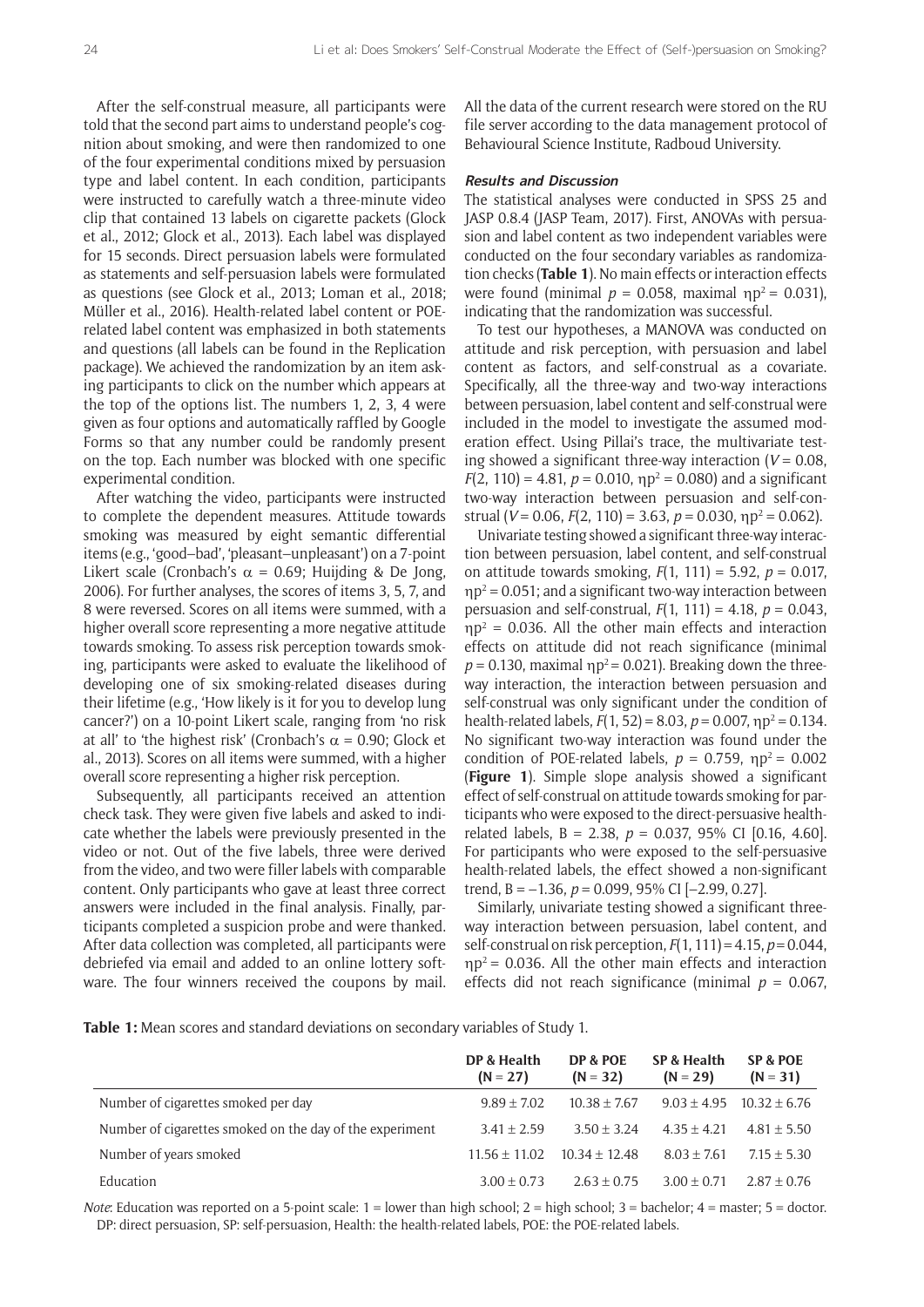

**Figure 1:** Effect of self-construal on attitude towards smoking.



**Figure 2:** Effect of self-construal on risk perception towards smoking.

maximal  $np^2$  = 0.030). Breaking down the three-way interaction, again the result showed the interaction between persuasion and self-construal was only significant under the condition of health-related labels,  $F(1, 52) = 6.15$ ,  $p = 0.016$ ,  $np^2 = 0.106$ . No significant two-way interaction was found under the condition of POE-related labels,  $p = 0.884$ ,  $np^2 = 0.000$  (**Figure 2**). Simple slope analysis demonstrated that the effect of self-construal on risk perception was significant for participants who were exposed to the self-persuasive health-related labels,  $B = -3.09$ , *p* = 0.014, 95% CI [–5.50, –0.68]. For participants who were exposed to the direct-persuasive health-related labels, the effect was not significant,  $B = 2.03$ ,  $p = 0.258$ . 95% CI [–1.58, 5.63].

To further investigate the three-way interaction between persuasion, label content, and self-construal, Bayesian Linear Regressions were performed on smoking attitude and risk perception. Similar results were obtained as the results from the Null Hypothesis Significant Test (NHST): On attitude, there was moderate evidence supporting the inclusion of the three-way interaction, BF10 =  $4.654$ . On risk perception, there was anecdotal evidence supporting the inclusion of the interaction.  $BF10 = 2.355$ .

These results suggested that self-construal only moderates the effect of (self-) persuasion on smoking-related outcomes when the persuasive messages are healthrelated. When the messages are designed to challenge

smokers' positive outcome expectancies, no significant interactions between persuasion and self-construal were found. The main effect of label content was not significant, which is in line with previous findings obtained by Glock and colleagues (2013): The POE-related labels did not differ from the health-related labels in influencing smokers' smoking behavior. Therefore, POE-related labels were excluded from the following studies.

Unexpectedly, participants with independent self-construal showed a more negative attitude towards smoking after exposure to direct persuasive health-related labels, and participants with interdependent self-construal showed a higher risk perception towards smoking after exposure to self-persuasive health-related labels. The reason could be that people with different selfconstrual have different tendencies to generate negative predictions about the future. In particular, researchers found that interdependent people tend to generate more negative predictions and prepare for negative predicted outcomes more readily than independent people (Dean & Gardner, 2014). It is possible that in the present study, interdependent smokers generated more negative arguments towards the self-persuasion questions than independent smokers, which resulted in a higher risk perception towards smoking. However, it is hard to explain why independent smokers were more vulnerable to direct persuasive labels.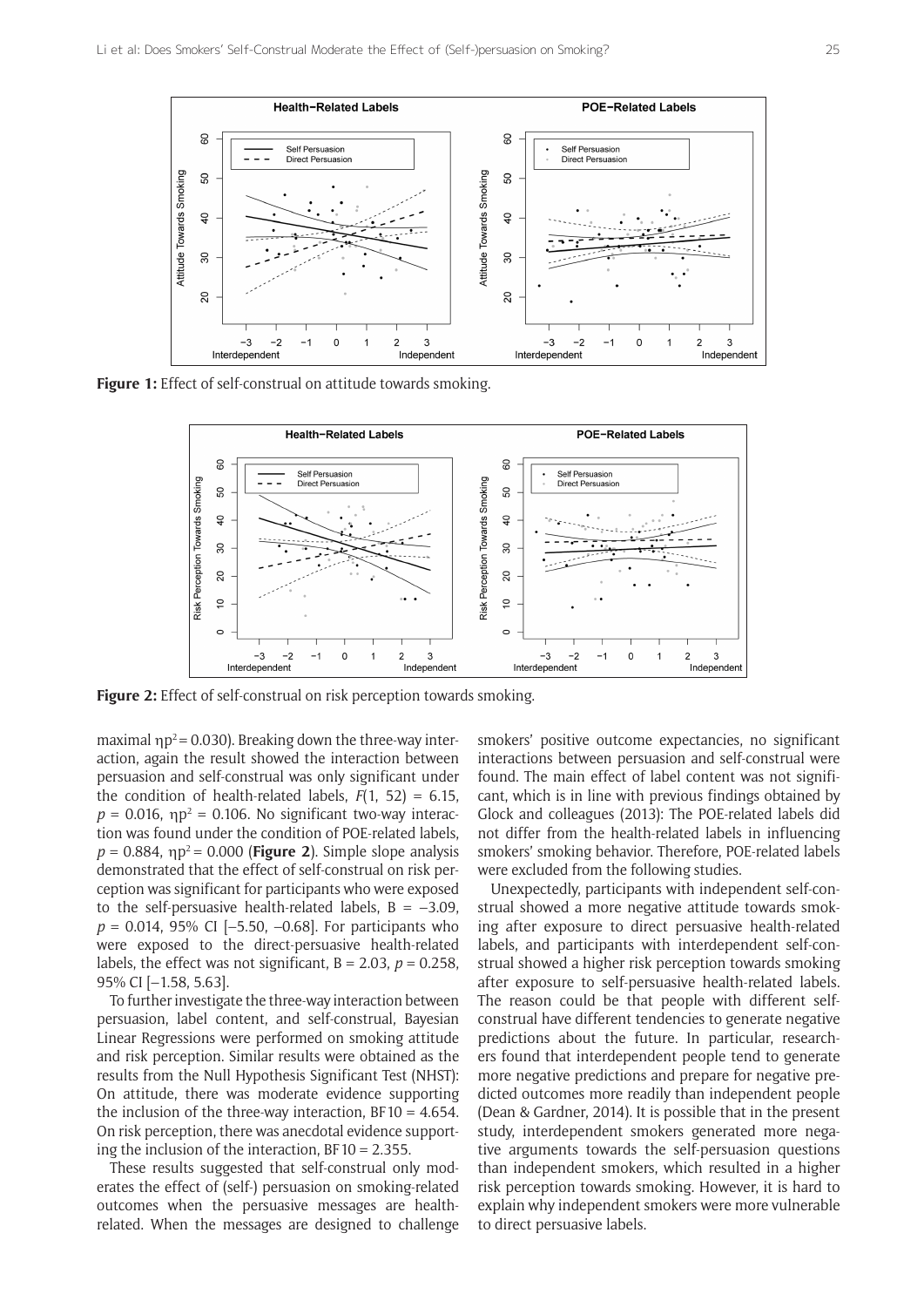It is important to mention that the high uncertainty about the expected effect size had made it difficult to estimate a proper sample size, and due to resource constraints, we had to stop data collection at a certain point. These two points make the evidence of the obtained results relatively weak. To clarify the unexpected direction of the interactions and further investigate the moderation effect of self-construal, a second study was conducted in which a different paradigm was used to induce direct persuasion and self-persuasion. Participants were asked to either read some provided arguments about the negative consequences of smoking, or to generate arguments by themselves. In addition, since intention was found to be a strong predictor of actual behavior (e.g., Topa & Moriano, 2010), intention to limit smoking was included as another dependent variable in Study 2 to provide more information.

# **Study 2 Method**

**Participants and design.** A single-factor (persuasion: selfpersuasion vs. direct persuasion) between-subjects design was used, with persuasion as the factor, self-construal as a continuous predictor, and attitude, risk perception, and intention to limit smoking as dependent variables. With an estimated effect size  $\eta p^2 = 0.106$  (based on Study 1) for the proposed interaction between persuasion and self-construal, a prior power analysis indicated 69 participants for achieving 80% power when 5% was used as the alpha level. For Study 2 and all following studies, we used G\*Power to conduct the power analyses (Faul, Erdfelder, Lang, & Buchner, 2007).

Study 2 was programmed in Google Forms and disseminated in the same way as in Study 1. Seventy-five daily smokers participated in this study for a lottery to win one of two 25-euro shop coupons. Six participants were excluded because they had already participated in Study 1. One participant was excluded because of failing in the attention check task. Sixty-eight participants (41 females, age ranging from 18 to 50,  $M_{\text{gas}}$  = 26.04 years,  $SD_{\text{max}} = 7.44$ ; unstandardized self-construal ranging from –25 to 39, unstandardized  $M_{\textrm{\tiny self-construal}}$  = 7.57, unstandardized  $SD_{\textrm{\tiny self-constral}}$  = 11.81) were included in the final analysis.

**Procedure and materials.** Similar to Study 1, participants were first directed to either the Dutch, German, or English version of the study and were then asked the demographic and smoking habit questions. Subsequently, they completed the Self-Construal Scale (Cronbach's α of the Independence items and the Interdependence items are 0.77 and 0.80, respectively). In both the direct persuasion and self-persuasion condition, participants were asked to read a paragraph with reasons why 'animal testing is bad'. Later participants in the direct persuasion condition were asked to read another paragraph with reasons why 'smoking is bad', while participants in the self-persuasion condition had to generate their own arguments about why 'smoking is bad' and to write them down (no minimum or maximum amount of arguments was required). The topic 'animal testing' served partly as an argumentation example, partly as a cover story (see Müller et al., 2009). Both paragraphs can be found in the Replication package.

After the persuasion manipulation, all participants were instructed to complete the dependent measures. Besides the two dependent variables used in Study  $1<sup>2</sup>$ intention to limit smoking was added as a new dependent variable. To access it, participants were asked to indicate their current thoughts about limiting smoking on three items using a 9-point Likert scale (Cronbach's  $\alpha$  = 0.95; Keer, van den Putte, Neijens, & de Wit., 2013), ranging from 'absolutely will not' to 'absolutely will'. An example item is 'I will try to limit my cigarette consumption'. Scores on all items were summed, with a higher overall score representing a higher intention to limit smoking.

Subsequently, participants in the direct persuasion condition encountered an attention check task and asked to indicate whether they saw seven sentences in the former task or not. Three sentences were derived from the smoking paragraph, two were fillers with comparative content, and two were fillers from the animal testing paragraph. Only those who gave at least three correct answers on the five smoking-related sentences were included in the final analysis. Lastly, all participants completed a suspicion probe and were thanked. After data collection was completed, all participants were debriefed via email. The lottery was drawn and coupons were sent to the winners by mail.

#### **Results and Discussion**

First, ANOVAs with persuasion as the independent variable were conducted on four secondary variables as randomization checks (**Table 2**). Differences were found on the number of cigarettes smoked per day ( $p = 0.024$ ,  $\eta p^2$  = 0.074), and the number of cigarettes smoked on the day of the experiment ( $p = 0.044$ ,  $np^2 = 0.060$ ). Therefore, these two variables were controlled for in later analyses.

**Table 2:** Mean scores and standard deviations on secondary variables of Study 2.

|                                                          | DP (N = 31) SP (N = 37) |                 |
|----------------------------------------------------------|-------------------------|-----------------|
| Number of cigarettes smoked per day                      | $12.23 \pm 7.07$        | $8.78 \pm 5.23$ |
| Number of cigarettes smoked on the day of the experiment | $6.65 \pm 5.39$         | $4.30 \pm 4.04$ |
| Number of years smoked                                   | $10.08 \pm 7.11$        | $8.05 \pm 7.46$ |
| Education                                                | $3.06 \pm 0.57$         | $3.05 \pm 0.78$ |

*Note*: Education was reported on a 5-point scale: 1 = lower than high school; 2 = high school; 3 = bachelor; 4 = master; 5 = doctor. DP: direct persuasion, SP: self-persuasion.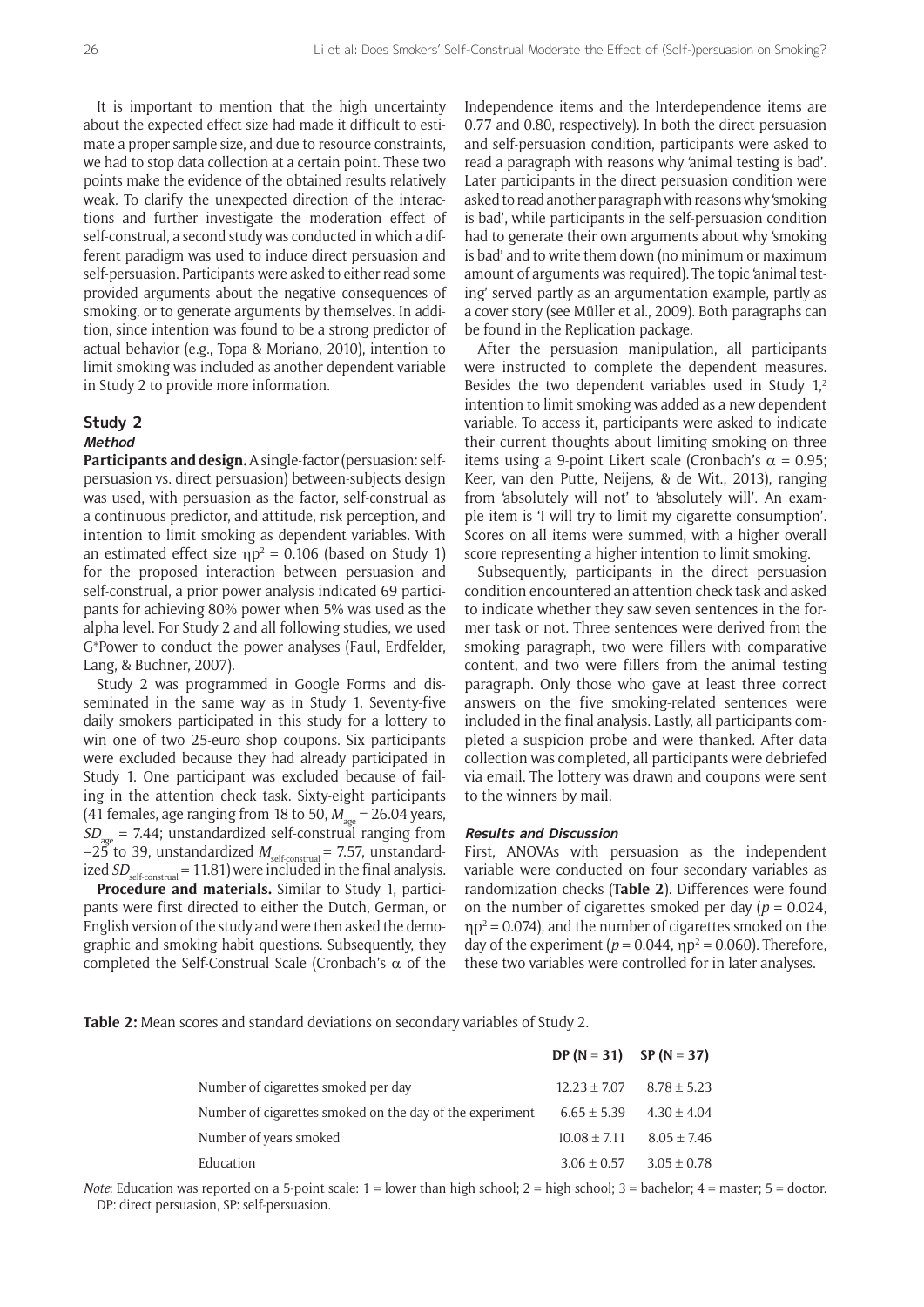To test our hypotheses, a MANCOVA was conducted on attitude, risk perception, and intention to limit smoking, with persuasion as the factor, and the two aforementioned control variables and self-construal as covariates. Specifically, the interaction between persuasion and selfconstrual was included in the model to investigate the proposed moderation effect. Using Pillai's trace, the multivariate testing showed that none of the effects reached significance (minimal  $p = 0.115$ , maximal  $\eta p^2 = 0.093$ ).

Univariate testing found no significant main effects or interactions on attitude (minimal  $p = 0.325$ , maximal  $\eta p^2$  = 0.016). A main effect of persuasion on risk perception was found,  $F(1, 62) = 4.66$ ,  $p = 0.035$ ,  $np^2 = 0.070$ , showing that self-persuasion (*M* = 33.78, *SD* = 9.18) induced a higher risk perception than direct persuasion (*M* = 30.48, *SD* = 7.94).<sup>3</sup> However, the expected interaction between persuasion and self-construal on risk perception was not significant,  $F(1, 62) = 0.84$ ,  $p = 0.364$ ,  $np^2 = 0.013$ . No significant main effects or interactions were found on intention to limit smoking (minimal  $p = 0.476$ , maximal  $np^2 = 0.008$ ).

Additional Bayesian Linear Regressions were conducted to verify the non-significant interactions between persuasion and self-construal obtained from NHST. For all three dependent variables, anecdotal evidence supporting the null hypothesis was found, BF10 $_{\text{attitude}} = 0.724$ ; BF10 $_{\text{risk}}$  $p_{\text{perception}} = 0.613$ ; BF  $10_{\text{intention}} = 0.597$ .

In Study 2, we found a significant main effect of persuasion showing that self-persuasion efficiently increased smokers' risk perception, which is in line with previous findings (e.g., Glock et al., 2013). However, the proposed moderation effect of self-construal was not found. One possibility could be that this effect disappeared due to the differences in paradigms: Self-persuasion was manipulated by asking participants to watch the open questions in Study 1, whereas it straightforwardly required participants to think about and write the self-arguments down in Study 2, which could be too strong for a potential moderation effect to occur. Therefore, in Study 3, both paradigms were used to examine this possibility. Moreover, participants' cognitive effort in the persuasion tasks was measured to investigate whether those who write arguments exert more cognitive effort than those who read the arguments and watched the videos.4 Study 3 was pre-registered on the Open Science Framework [\(https://osf.io/czhn9/](https://osf.io/czhn9/)).

# **Study 3**

# **Method**

Participants and design. A 2 (persuasion: self-persuasion vs. direct persuasion)  $\times$  2 (paradigm: video paradigm vs. text paradigm) between-subjects design was used, with persuasion and paradigm as factors, self-construal as a continuous predictor, and attitude, risk perception, and intention to limit smoking as dependent variables.

This study was programmed in Qualtrics and distributed via the online recruiting platform Prolific. Using an estimated effect size  $\eta^2 = 0.042$  obtained by combining the former two studies, a prior power analysis indicated 182 participants for achieving 80% power when 5% was used as the alpha level. Two hundred and thirty-eight daily smokers participated for 1.7 pounds as compensation. None of these participants took part in previous

studies. Twenty-one participants were excluded because they spent less than 20 seconds  $(M = 9.44, SD = 4.37)$  in the 24-item Self-Construal Scale, indicating that they did not read the questions carefully. Twenty participants were excluded because they failed in the attention check task. Therefore, 197 participants (103 females, age ranging from 18 to 61,  $M_{\text{age}} = 33.38$  years,  $SD_{\text{age}} = 12.24$ ; unstandardized self-construal ranging from  $-29$  to 46, unstandardized  $M_{\text{self-constral}}$  = 5.66, unstandardized  $SD_{\text{self-constral}}$  = 13.96) were included in the final analyses.

**Procedure and materials.** All materials were presented in English. Demographic and smoking habit questions were asked at the beginning of the study, and self-construal (Cronbach's  $\alpha$  of the Independent items and Interdependent items are 0.81 and 0.78, respectively) was measured subsequently. The procedure of Study 3 was similar to previous studies, except for the following parts. Study 3 combined the two persuasion paradigms which were used previously. All participants were randomly assigned by the Qualtrics randomizer to one of the four conditions: watching the health-related statement video; watching the health-related question video, reading a text of arguments; or writing arguments by themselves. Cognitive effort was measured after the persuasion tasks, by three items on an 11-point Likert scale from 'not at all' to 'extremely' (Cronbach's  $\alpha$  = 0.90; Petty, Harkins, Williams, & Latane, 1977). An example item is 'How much effort did you make to think about the video messages/to think about the content of the text provided/to generate the arguments while doing the task?'. Self-efficacy to limit cigarette intake was tested as an additional secondary variable, by a single item 'I can easily cut down the cigarettes I smoke' (Schüz, Eid, Schüz, & Ferguson, 2016) on a 7-point Likert scale from 'totally disagree' to 'totally agree'. The same dependent variables were measured as in Study 2.<sup>5</sup> After data collection was completed, all the participants were debriefed and compensated.

#### **Results and Discussion**

First, ANOVAs were done on all secondary variables with persuasion and paradigm as the independent variables as randomization checks (**Table 3**). The interaction between persuasion and paradigm was found to be significant on the number of cigarettes smoked per day ( $p = .036$ ,  $np^2 = 0.023$ ). Therefore, it was controlled for in later analyses. All other main effects and interaction effects did not reach significance (minimal  $p = 0.060$ , maximal  $np^2 = 0.018$ ).

To test our hypotheses, a MANCOVA was conducted on attitude, risk perception, and intention to limit smoking, with persuasion and paradigm as factors, and the number of cigarettes smoked per day and self-construal as covariates. Specifically, all the three-way and two-way interactions between persuasion, paradigm, and self-construal were included in the model to investigate the proposed moderation effect of self-construal. Using Pillai's trace, the multivariate testing only showed a significant effect of one of the covariates – the number of cigarettes smoked per day, *V* = 0.13, *F*(3, 180) = 8.70, *p* < 0.001, ηp<sup>2</sup> = 0.127.

Univariate testing showed that none of the main effects and interactions were significant on the three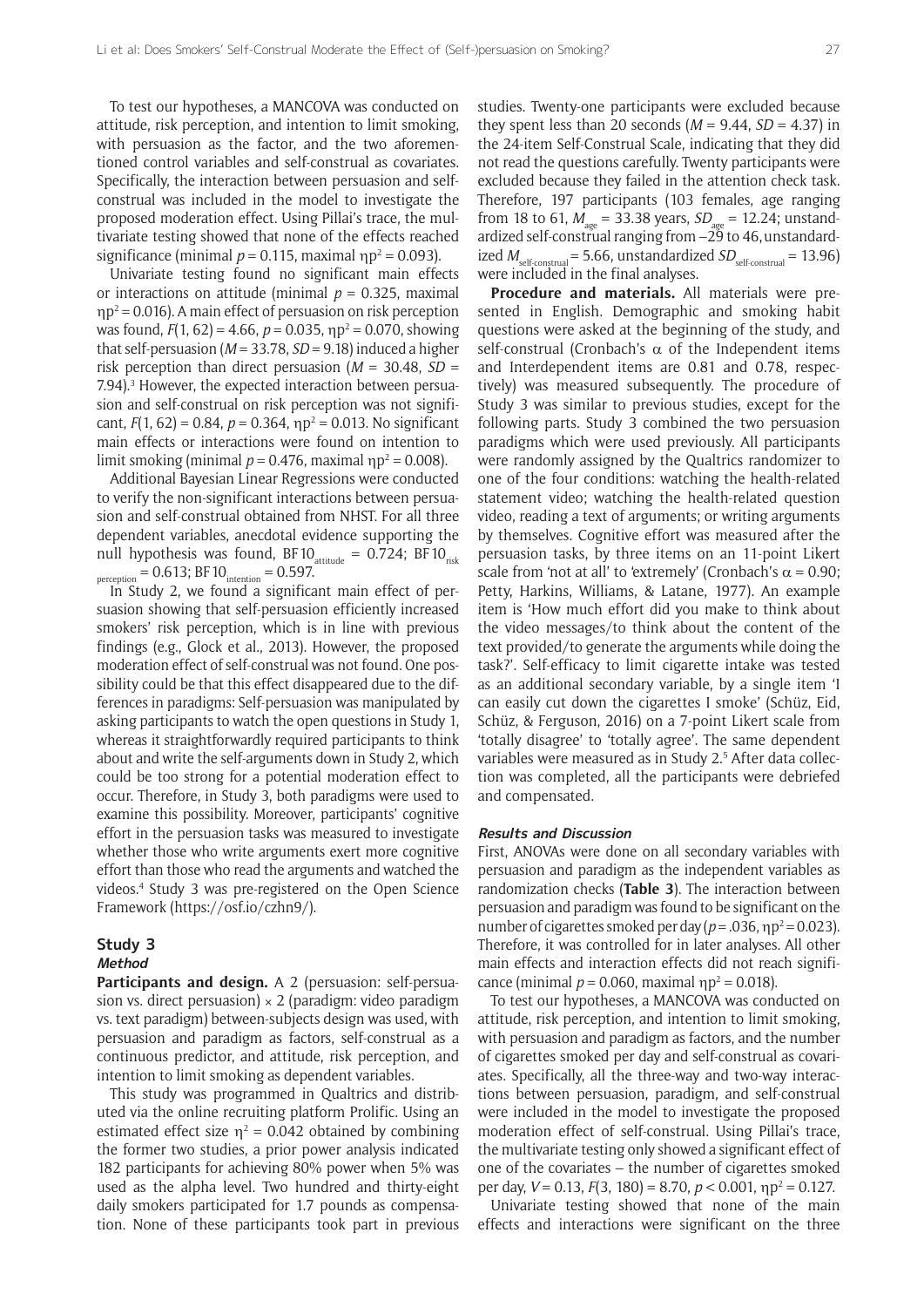|  |  | <b>Table 3:</b> Mean scores and standard deviations on secondary variables of Study 3. |  |
|--|--|----------------------------------------------------------------------------------------|--|
|  |  |                                                                                        |  |

|                                                             | <b>DP &amp; P1</b><br>$(N = 50)$ | <b>DP &amp; P2</b><br>$(N = 46)$ | <b>SP &amp; P1</b><br>$(N = 51)$ | <b>SP &amp; P2</b><br>$(N = 50)$ |
|-------------------------------------------------------------|----------------------------------|----------------------------------|----------------------------------|----------------------------------|
| Number of cigarettes smoked per day                         | $10.82 \pm 7.61(1)$              | $12.33 \pm 6.53(1)$              | $12.84 \pm 7.07(2)$              | $9.85 \pm 6.06(2)$               |
| Number of cigarettes smoked on the day of<br>the experiment | $4.16 \pm 4.25$                  | $5.72 \pm 6.03$                  | $5.90 \pm 5.77(1)$               | $5.96 \pm 5.24$                  |
| Number of years smoked                                      | $14.04 \pm 11.54$                | $15.78 \pm 11.15(1)$             | $16.10 \pm 10.21$                | $11.90 \pm 11.97(4)$             |
| Education                                                   | $2.48 \pm 0.74$                  | $2.72 \pm 0.81$                  | $2.57 \pm 0.70$                  | $2.42 \pm 0.61$                  |
| Self-efficacy                                               | $4.20 \pm 1.85$                  | $3.76 \pm 1.64$                  | $4.49 \pm 1.67$                  | $4.08 \pm 1.76$                  |

*Note*: Education was reported on a 5-point scale: 1 = lower than high school; 2 = high school; 3 = bachelor; 4 = master; 5 = doctor. DP: direct persuasion, SP: self-persuasion, P1: the video paradigm, P2: the text paradigm. The number of missing values in each group is presented in brackets.

dependent variables (minimal *p* = 0.121, maximal  $\eta p^2 = 0.013$ ). Additional Bayesian Linear Regressions provided anecdotal evidence supporting excluding the three-way interaction between persuasion, paradigm, and self-construal, BF10 $_{\text{attitude}} = 0.450$ ; BF10 $_{\text{risk perception}} = 0.409$ ;  $BF10$ <sub>intention</sub> = 0.442.

A 2 (persuasion)  $\times$  2 (paradigm) ANOVA on cognitive effort showed a significant main effect of persuasion,  $F(1, 193) = 6.49$ ,  $p = 0.012$ ,  $np^2 = 0.033$ : Surprisingly, participants exposed to self-persuasion reported less perceived cognitive effort  $(M = 22.46, SD = 7.13)$  than those exposure to direct persuasion (*M* = 25.02, *SD* = 7.23).

Results from this study showed that both the main effects and the moderation effect of self-construal were not significant, irrespective of which paradigm was used. It is important to mention, however, that most of the participants in the current and previous studies were from Western countries, which are often seen as more independent-oriented (e.g., Markus & Kitayama, 1991; Singelis, 1994; Triandis, 1989). Since self-construal is originally determined as culturally nurtured (Markus & Kitayama, 1991), one could argue that the current findings resulted from a predominantly independent sample which has less variation in self-construal. Therefore, we conducted Study 4 where participants were recruited from the U.S. and China – two prototypical cultures with independent and interdependent self-construal (e.g., Cross et al., 2011).

#### **Study 4**

In Study 4, a control condition was added in addition to the self-persuasion and direct persuasion conditions. Besides the three dependent variables we used before, two other variables were added: The number of cigarettes participants smoked within 24 hours after the experiment, and the change of craving for cigarettes before and right after the persuasion manipulation. The former was included as a behavioral index and the latter was added because the pretest-posttest design is introduced as a way to increase experiments' internal validity (Campbell & Stanley, 1963; Cook, & Campbell, 1979). Study 4 was pre-registered on the Open Science Framework [\(https://osf.io/gw8rb/](https://osf.io/gw8rb/)).

#### **Method**

Participants and design. A 3 (persuasion: self-persuasion vs. direct persuasion vs. no persuasion)  $\times$  2 (culture: China vs. the U.S.) between-subjects design was used, with persuasion and culture as independent variables, and the five smoking-related outcomes as dependent variables.

In case there is a moderation effect, a relatively small effect size  $\eta p^2 = 0.03$  (Cohen, Cohen, West & Aiken, 2003) for the significant interaction between persuasion and culture should be achieved. Therefore, we estimated a minimum sample size of 315 ( $\alpha$  = 0.05, 1–β = 0.80, np<sup>2</sup> = 0.03), resulting in a minimum sample size of around 160 of each culture. The present study was programmed in Qualtrics both in English and Chinese. U.S. participants were recruited on MTurk, and Chinese participants were recruited via the Students Forum (Southwest University, China) and via the social network of a Chinese research assistant. The U.S. study link was entered 357 times on MTurk. However, after excluding the data which were not validated (for a detailed exclusion criteria, please see pre-registration of this study), 203 U.S. participants (112 females, age ranging from 18 to 73,  $M_{\text{age}} = 38.14$  years,  $SD<sub>200</sub> = 11.29$ ; unstandardized self-construal ranging from  $-40$  to 48, unstandardized  $M_{\textrm{\tiny self-construal}}$  = 7.12, unstandardized *SD*<sub>self-construal</sub> = 13.31) were included in the final analyses. The Chinese study link was entered 810 times in total. According to the same exclusion criteria, 193 Chinese participants (37 females, age ranging from 18 to 68, M<sub>age</sub>  $= 30.48$  years,  $SD_{ax} = 9.94$ ; unstandardized self-construal ranging from  $-30$  to 32, unstandardized  $M_{\text{self-construal}} =$ –3.73, unstandardized *SD*<sub>self-construal</sub> = 10.97) were included in the final analyses. None of these participants participated in previous studies. As compensation, each U.S. participant was paid 1 dollar and each Chinese participant was paid 10 RMB.

**Procedure and materials.** Both Chinese and U.S. participants' chronic self-construal was measured by the Self-Construal Scale (Singelis, 1994) at the beginning of the study (Cronbach's  $\alpha$  of the Independent items and Interdependent items are 0.79 and 0.86, respectively). Subsequently, participants were randomly assigned by the Qualtrics randomizer into self-persuasion condition, direct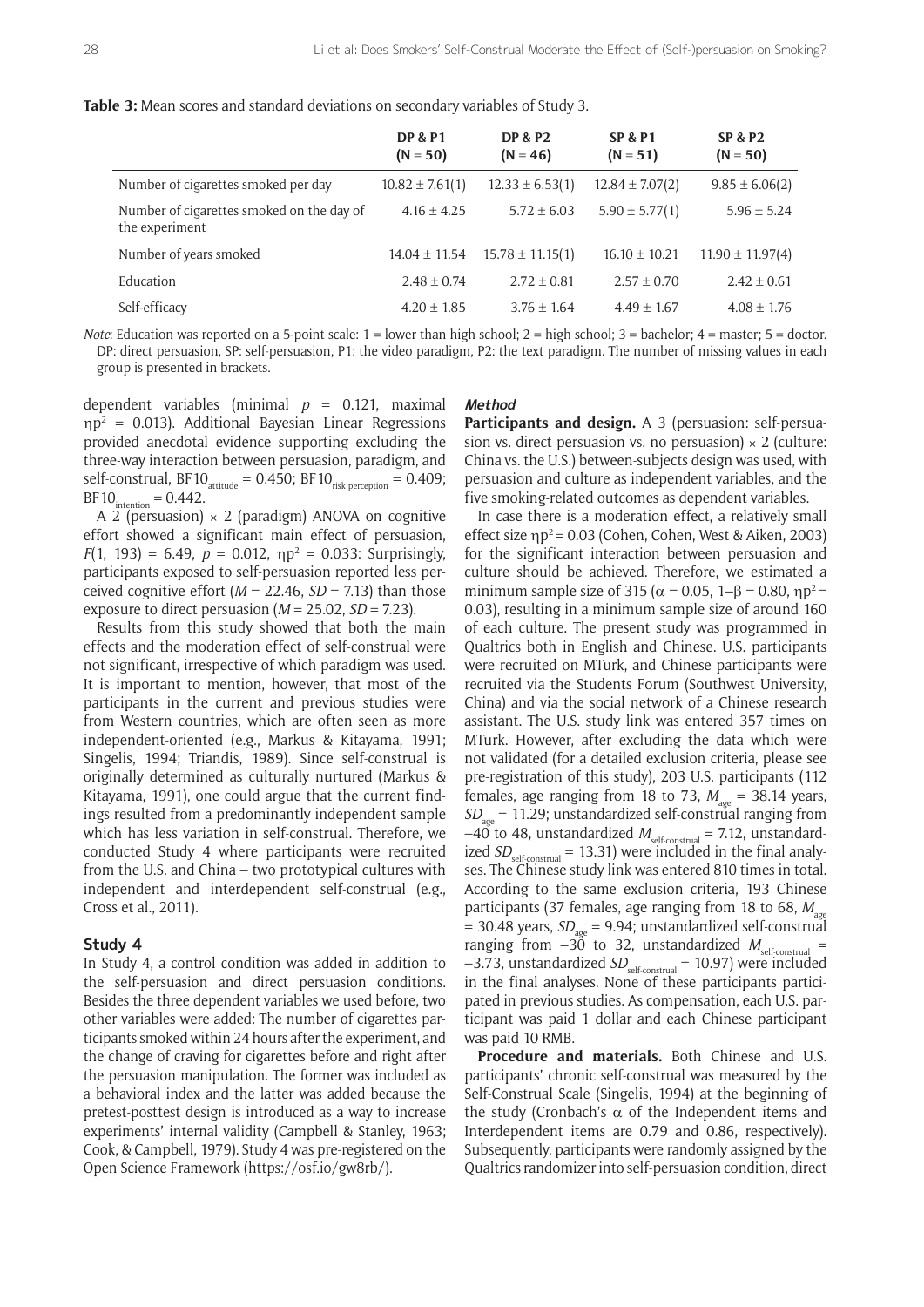persuasion condition, or control condition. The same text paradigm as in Study 2 was used. In the control condition, no persuasion task was given, and thus participants immediately received dependent measures after the selfconstrual measurement. In addition to previously-used dependent variables (i.e., attitude, risk perception, intention to limit smoking),<sup>6</sup> two more variables were assessed. The craving for cigarettes was tested before and right after persuasion tasks: All participants were asked to indicate their craving for cigarettes on a 7-point Likert scale from 'not at all' to 'very much' at those two moments. Furthermore, on the following day, we sent participants a message asking the number of cigarettes they smoked within 24 hours after the experiment. In addition to the original attention check items, one item 'For this item, please click 1' was assembled in the attitude scale, to check whether the participants paid attention to the task. After data collection was completed, all the participants were debriefed and compensated.

#### **Results and Discussion**

First, an independent-samples t-test was conducted to compare self-construal scores between Chinese and U.S. participants. As expected, U.S. participants (*M* = 0.31, *SD* = 0.98) had significant higher score than Chinese participants (*M* = –0.33, *SD* = 0.82) in self-construal, *t* (1, 394)  $= 7.06$ ,  $p < 0.001$ , indicating that U.S. participants held a more independent chronic self-construal.

ANOVAs were done on all secondary variables with persuasion and culture as the independent variables as randomization checks (**Table 4**). The main effect of culture was found significant on the number of cigarettes smoked per day ( $p = 0.004$ ,  $np^2 = 0.022$ ); on the number of cigarettes smoked on the day of the experiment (*p <* 0.001, ηp2 = 0.032); on the number of years smoked (*p <* 0.001,  $\eta p^2 = 0.143$ ; and on education ( $p = 0.001$ ,  $\eta p^2 = 0.030$ ). Therefore, these four secondary variables were controlled for in later analyses.

To test whether the effect of persuasion on attitude, risk perception, and intention to limit smoking differed between two cultures, a MANCOVA was conducted on these three dependent variables, with persuasion and culture as independent variables and the four aforementioned control variables as covariates. Using Pillai's trace, the multivariate testing showed a significant main effect of culture (*V* = 0.07, *F*(3, 371) = 9.87, *p* < 0.001, ηp<sup>2</sup> = 0.074) and a significant effect of one covariate – the number of cigarettes smoked per day (*V* = 0.07, *F*(3, 371) = 9.86,  $p < 0.001$ ,  $\eta p^2 = 0.074$ ).

Univariate testing showed that the interactions between culture and persuasion did not reach significance on all the dependent variables (minimal  $p = 0.383$ , maximal  $np^2 = 0.005$ ). The change of craving for cigarettes and the real amount of cigarette intake were not included in the MANCOVA, because a number of participants did not respond to these two dependent variables. Out of 396 participants, only 267 who were assigned to self-persuasion and direct persuasion conditions reported on the craving item before and after the persuasion task. Only 319 participants out of 396 responded to the message asking real cigarette intake on the second day. Therefore, two ANCOVAs were conducted separately on these two dependent variables. The interaction between culture and persuasion was not significant on both change of craving ( $p = 0.655$ ,  $\eta p^2 = 0.001$ ) and real amount of cigarette intake ( $p = 0.067$ ,  $np^2 = 0.018$ ).<sup>7</sup> Additional Bayesian analysis provided moderate evidence supporting excluding the interaction effect on attitude, risk perception, intention to limit smoking, and the change of craving:  $BFD_{\text{attitude}}$  $= 0.075$ ; BF10<sub>risk perception</sub>  $= 0.059$ ; BF10<sub>intention</sub>  $= 0.122$ , BF10 $_{\text{change of drawing}} = 0.194$ . Anecdotal evidence to exclude the interaction effect was obtained on the real smoking intake on the next day: BF10 $_{\text{cigarette smoked within 24h}}$  = 0.650.

The main effect of persuasion did not reach significance on any dependent variable (minimal  $p = 0.142$ , maximal  $\eta p^2 = 0.009$ ). However, we consistently found a

|                                                                | SP & C<br>$(N = 71)$ | DP & C<br>$(N = 64)$ | No & $C$<br>$(N = 58)$ | SP & U<br>$(N = 68)$ | DP & U<br>$(N = 64)$ | <b>No &amp; U</b><br>$(N = 71)$ |
|----------------------------------------------------------------|----------------------|----------------------|------------------------|----------------------|----------------------|---------------------------------|
| Number of cigarettes<br>smoked per day                         | $10.63 \pm 7.36$     | $10.69 \pm 9.49$     | $8.98 \pm 6.93(2)$     | $13.10 \pm 7.92(1)$  | $12.54 \pm 9.72(3)$  | $11.97 \pm 7.61$                |
| Number of cigarettes<br>smoked on the day<br>of the experiment | $6.52 \pm 5.10$      | $7.95 \pm 7.28$      | $5.38 \pm 6.42$        | $5.26 \pm 5.36$      | $4.32 \pm 4.84(1)$   | $4.32 \pm 3.51$                 |
| Number of years<br>smoked                                      | $11.16 \pm 9.51(3)$  | $10.84 \pm 9.63$     | $8.79 \pm 7.88(1)$     | $19.42 \pm 10.63(2)$ | $18.17 \pm 11.90(1)$ | $17.63 \pm 10.02(1)$            |
| Education                                                      | $2.96 \pm 0.95$      | $2.66 \pm 0.88$      | $2.90 \pm 0.85$        | $2.62 \pm 0.77$      | $2.48 \pm 0.62$      | $2.56 \pm 0.69$                 |
| Self-efficacy                                                  | $4.34 \pm 1.92$      | $4.20 \pm 1.79$      | $4.55 \pm 1.91$        | $4.24 \pm 1.60$      | $4.50 \pm 1.84$      | $4.01 \pm 1.64$                 |

**Table 4:** Mean scores and standard deviations on secondary variables of Study 4.

*Note*: Education was reported on a 5-point scale: 1 = lower than high school; 2 = high school; 3 = bachelor; 4 = master; 5 = doctor. SP: self-persuasion, DP: direct persuasion, No: No persuasion, C: Chinese participants, U: U.S. participants. The number of missing values in each group is presented in brackets.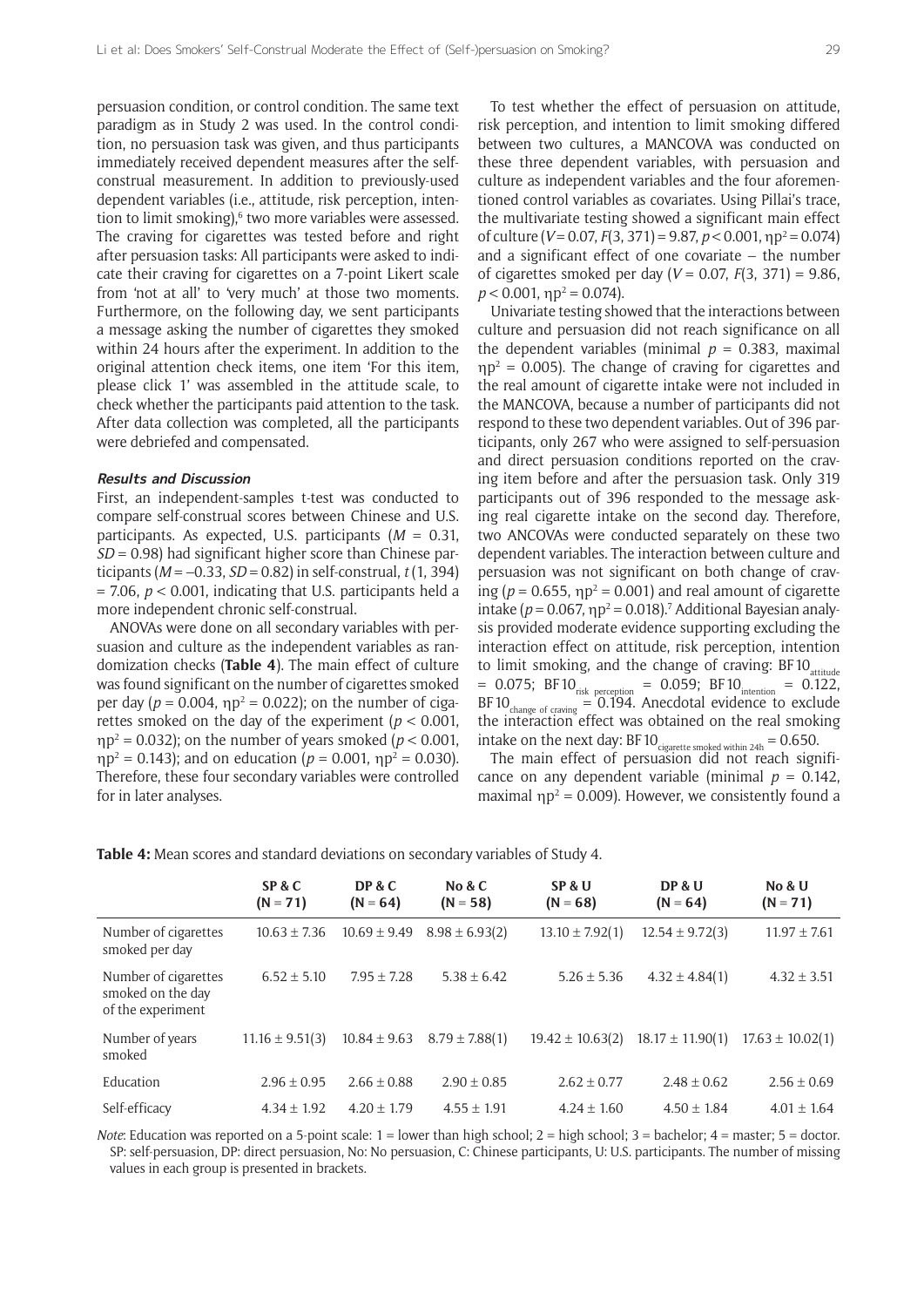significant main effect of culture on the dependent variables. It was significant on attitude and risk perception,  $F(1, 373) = 14.30, p < 0.001, \eta p^2 = 0.037; F(1, 373) = 5.78,$  $p = 0.017$ ,  $ηp² = 0.015$ : U.S. participants ( $M_{\text{attitude}} = 40.01$ ,  $SE_{\text{attitude}} = 0.59$   $(M_{\text{riskperception}} = 40.87, SE_{\text{riskperception}} = 0.92)$ held a higher negative attitude and a higher risk perception towards smoking than Chinese participants ( $M_{atitude}$  $= 36.56$ ,  $SE_{\text{attitude}} = 0.61$ ) ( $M_{\text{riskperception}} = 37.46$ ,  $SE_{\text{riskperception}} =$ 0.94). Culture non-significantly trended on intention to limit smoking,  $F(1, 373) = 3.56$ ,  $p = 0.060$ ,  $np^2 = 0.009$ : Chinese participants (*M* = 15.58, *SE* = 0.35) reported a higher intention to limit their cigarette intake than U.S. participants (*M* = 14.58, *SE* = 0.34). Culture also had a significant effect on the cigarette intake during the second day,  $F(1, 297) = 6.68$ ,  $p = 0.010$ ,  $np^2 = 0.022$ : U.S. participants (*M* = 12.40, *SE* = 0.51) on average smoked 1.91 cigarettes more than Chinese participants during the 24 hours after the experiment  $(M = 10.49, SE = 0.44)$ . The main effect of culture was not found on the change of craving for cigarettes ( $p = 0.379$ ,  $np^2 = 0.003$ ).

Furthermore, U.S. participants perceived higher cognitive effort ( $M = 27.37$ ,  $SE = 0.48$ ) in the persuasion tasks, irrespective of direct persuasion or self-persuasion task, than Chinese participants (*M* = 24.98, *SE* = 0.48), *F*(1, 263)  $= 12.49$ ,  $p < 0.001$ ,  $np^2 = 0.045$ .

The findings that U.S. participants reported more negative attitude, higher risk perception towards smoking, and higher cognitive effort in the tasks could possibly be explained by people's different views on how acceptable smoking behavior is in different cultures. By 2017, over half of the states in the U.S. have enacted bans on smoking in all enclosed workplaces, all bars, and restaurants, whereas China still lags behind in implementing tobacco control policies. The bans may form U.S. citizens' view that smoking is a highly-disapproved behavior, which is likely activated when encountering anti-smoking messages. To the contrary, as Pan (2004) stated, smoking serves an important social function for Chinese people to build connections, to show respect and hospitality, and to reinforce friendships or relationships. Since the link between smoking and negative views is more salient and emphasized in the U.S. culture, it is reasonable that U.S. participants were more responsive towards the tasks than Chinese participants. Interestingly, however, the behavioral index demonstrated a reversed pattern: U.S. participants smoked more cigarettes than Chinese participants did during the 24 hours after the experiment. This weak attitude-behavior link has been found several times in previous studies (e.g., Smith & Louis, 2009; Topa & Moriano, 2010).

With regard to the methodology, instead of measuring self-construal of participants from Western cultures, Study 4 selected participants from two prototypical interdependent and independent cultures. Consequently, we found the expected differences in self-construal between the two cultures. However, results did not support the moderating role of the chronic self-construal. Furthermore, no differences were found among self-persuasion, direct persuasion, and the control group.

It is noteworthy to mention that divergent sampling procedures were used for recruiting the U.S. and Chinese participants due to resource constraints. Although as expected in our sample, Chinese participants were more interdependent than the U.S. participants, there were many other differences between the two groups of participants. Future research should, therefore, take into account confounding factors that emerge from different sampling procedures.

### **Study 5**

Given the notion that cultural differences should be to a large extent understood by the different representation of self (Markus & Kitayama, 1999; Trandis, 1989; Triandis, 1995), we used culture as a proxy for variation in self-construal in Study 4. However, it should be recognized that people from different cultures differ from each other in many ways, and self-construal only represents one of them (Cross et al., 2011). Culture, in this sense, is an umbrella concept which accounts for the specific differences in selfconstrual while cannot be regarded as the same concept as self-construal.

Though widely deemed as the product of culture, selfconstrual can also be determined by situations, and a number of priming tasks were developed to temporarily access certain aspects of self-construal (e.g., Brewer & Gardner, 1996; Gardner, Gabriel, & Lee, 1999; Holland, Roeder, van Baaren, Brandt, & Hannover, 2004). As researcher announced, 'This development allows researchers to move from reliance on culture as a proxy for self-construal or on explicit self-report measures to experimental manipulations of these constructs' (Cross et al., 2011, p. 150). Therefore, Study 5 manipulated self-construal (interdependence vs. independence) by priming participants with one of the two self-construal aspects to examine whether situational self-construal possibly has a different influence than chronic self-construal on (self-)persuasion and smoking. Study 5 was pre-registered on the Open Science Framework [\(https://osf.io/v4xaw/\)](https://osf.io/v4xaw/).

# **Method**

Participants and design. A 2 (persuasion: self-persuasion vs. direct persuasion)  $\times$  2 (priming: independence vs. interdependence) between-subjects design was used, with the same dependent variables used in Study 4, and persuasion and priming as two independent variables.

A relatively small effect size  $np^2 = 0.03$  (Cohen et al., 2003) for the significant interaction between persuasion and primed self-construal was used in the prior power analysis, which indicated a minimum sample size of 256  $(α = 0.05, 1-β = 0.80, np<sup>2</sup> = 0.03)$ . This study was programmed in Qualtrics in English and distributed via Prolific. In total, 692 responses were recorded. After excluding the participants whose data were not validated (for detailed exclusion criteria, see the pre-registration of this study), 283 participants (144 females, age ranging from 18 to 68,  $M_{\text{age}} = 36.74$  years,  $SD_{\text{age}} = 11.28$ , with one missing value on age and gender) were included in the final analysis. None of these participants participated in previous studies. Each participant was paid 2 pounds as compensation.

**Procedure and materials.** First, participants were randomly assigned by the Qualtrics randomizer into one of the two priming conditions. In the independent priming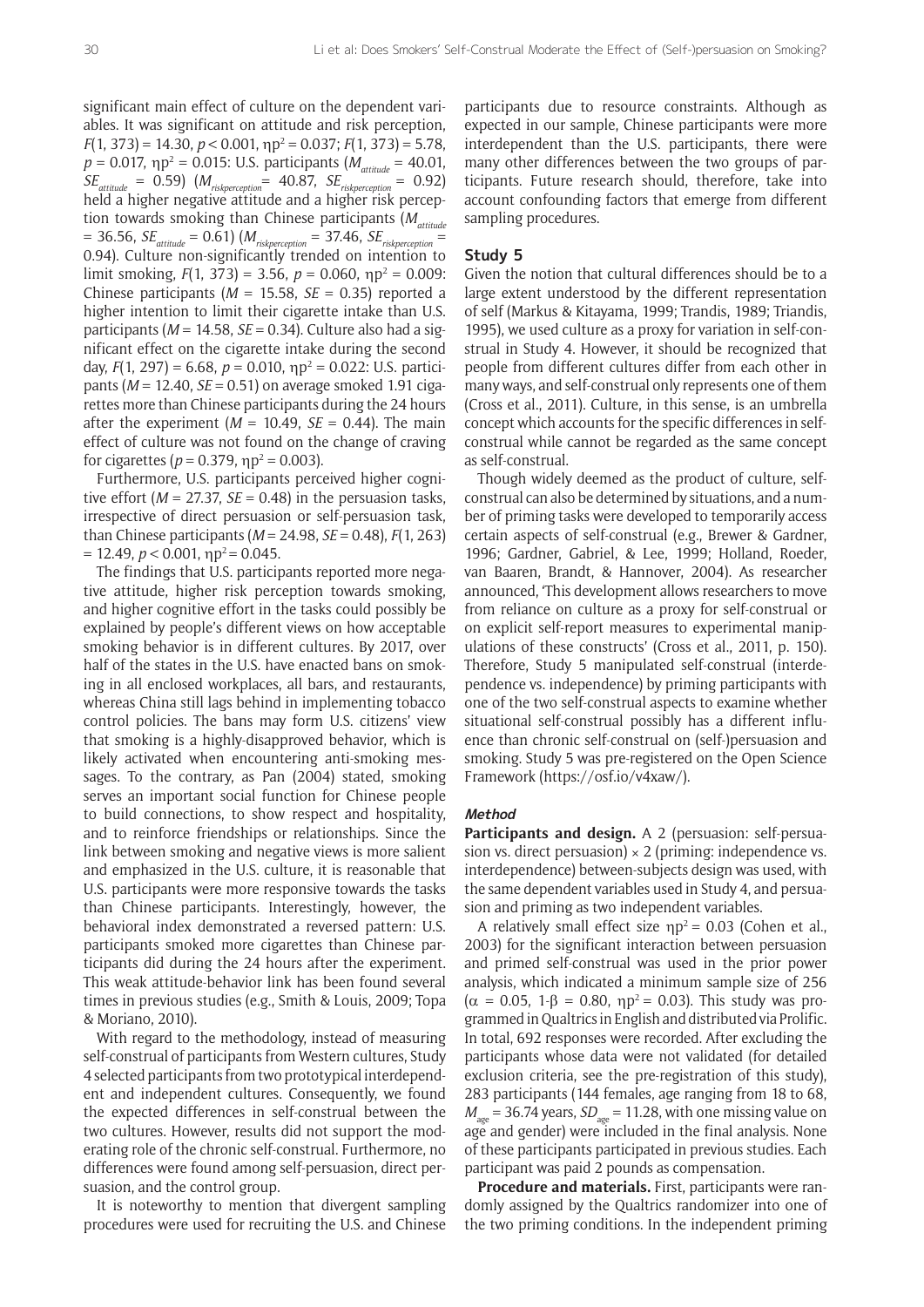condition, participants were given three minutes to think about and write down their differences from the members in their communities and society, and what they expect themselves to do to achieve their uniqueness. In the interdependent priming condition, participants were given three minutes to think about and write down their similarities with the members in their communities and society, and what they are expected to do as a member of the society (adapted from Trafimow, Triandis, & Goto, 1991). Subsequently, participants were again randomly assigned by the Qualtrics randomizer into either the selfpersuasion or direct persuasion condition. They were presented one of the two videos that were used in Study 3.

The same dependent variables were measured as in Study 4, namely, attitude, risk perception, intention to limit smoking,<sup>8</sup> the change of craving for cigarettes, and the number of cigarettes consumed during 24 hours after the experiment. After data collection was completed, all participants were debriefed and compensated.

#### **Results and Discussion**

First, five ANOVAs were done with persuasion and selfconstrual priming as two independent variables as randomization checks (**Table 5**). A significant main effect of persuasion ( $p = 0.019$ ,  $np^2 = 0.019$ ) and an interaction effect  $(p = 0.031, \eta p^2 = 0.017)$  were found significant on education. The main effect of persuasion was also found significant on the number of cigarettes smoked per day ( $p = 0.038$ ,  $np^2$  = 0.016), and on the number of cigarettes smoked on the day of the experiment ( $p = 0.048$ ,  $np^2 = 0.014$ ). Therefore, these three variables were controlled for in later analyses.

To test whether primed self-construal moderates the effect of persuasion on attitude, risk perception, intention to limit smoking, and change of craving, a MANCOVA was conducted with persuasion and primed self-construal as independent variables, and the three aforementioned control variables as covariates. Using Pillai's trace, the multivariate testing showed a significant effect of education (*V* = 0.04, *F*(4, 262) = 2.46, *p* = 0.046,  $np^2$  = 0.036) and a significant effect of the number of cigarettes smoked per day (*V* = 0.06, *F*(4, 262) = 4.24, *p* = 0.002,  $\eta p^2$  = 0.061). Univariate testing found no significant main effects or interaction effect on the four dependent variables (minimal  $p = 0.137$ , maximal  $np^2 = 0.008$ ).

A separate ANCOVA was conducted with the same independent variables and covariates on participants' self-reported cigarette intake during the day after the experiment ( $N = 240$ ). No significant main effects or interaction were found (minimal  $p = 0.117$ , maximal  $np^2 = 0.011$ ).<sup>9</sup> Additional Bayesian analysis also anecdotally or moderately supported excluding the interaction effect, BF10 $_{\text{attitude}} = 0.528$ ; BF10 $_{\text{risk perception}} = 0.351$ ; BF10 $_{\text{intention}}$  = 0.189, BF10 $_{\text{change of drawing}}$  = 0.239, BF10 $_{\text{cigarette}}$  $\frac{S_{\text{obs}}}{S_{\text{obs}}}}$  = 0.366. An ANOVA was done on cognitive effort with persuasion and priming as independent variables. Neither the main effects nor the interaction effect was significant (minimal  $p = 0.388$ , maximal  $np^2 = 0.003$ ), indicating participants in the four conditions exerted the same amount of cognitive effort.

Results from Study 5 suggest that similarly to chronic self-construal, situational self-construal does not moderate the effect of (self-) persuasion on smoking-related outcomes. It should be mention that no manipulation check was conducted after the self-construal priming task due to the concern that otherwise the priming effect might fade away. Although we selected the most effective priming task 'Similarities and Differences between Families and Friends (SSDF, with a  $d = 0.44$ , see Oyserman & Lee, 2008) and handled strict criteria for excluding participants who failed in writing about their similarities and differences with/from social others, we cannot rule out the possibility that the task did not successfully prime situational self-construal. This could be a possible reason for the null-results.

#### **General Discussion**

Persuasion has been extensively researched in recent decades, and self-persuasion has been declared to be more effective in attitude and behavioral change (e.g., Aronson, 1999; Glock, et al., 2013). Nevertheless, little attention has been paid to the potential moderation effect of self-construal. With five studies, we examined this proposed moderation effect on (self-) persuasion in relation to smoking-related outcomes. In the first study, an unexpected interaction between persuasion and self-construal was found on attitude and risk perception towards smoking. Bayesian statistics provided moderate and anecdotal evidence for including this moderation effect on these

**Table 5:** Mean scores and standard deviations on secondary variables of Study 5.

|                                                             | DP & IN<br>$(N = 77)$ | <b>DP &amp; INTER</b><br>$(N = 70)$ | SP & IN<br>$(N = 69)$ | <b>SP &amp; INTER</b><br>$(N = 67)$ |
|-------------------------------------------------------------|-----------------------|-------------------------------------|-----------------------|-------------------------------------|
| Number of cigarettes smoked per day                         | $13.49 \pm 9.77(2)$   | $13.26 \pm 7.82(2)$                 | $11.20 \pm 6.90(3)$   | $11.45 \pm 7.66(1)$                 |
| Number of cigarettes smoked on the<br>day of the experiment | $6.13 \pm 7.05(1)$    | $6.94 \pm 7.41(1)$                  | $4.42 \pm 3.62(2)$    | $5.63 \pm 6.53$                     |
| Number of years smoked                                      | $18.81 \pm 12.17(2)$  | $18.38 \pm 11.00(2)$                | $15.52 \pm 11.31(5)$  | $17.89 \pm 11.56(1)$                |
| Education                                                   | $2.55 \pm 0.72(1)$    | $2.47 \pm 0.61$                     | $2.54 \pm 0.76$       | $2.87 \pm 0.83$                     |
| Self-efficacy                                               | $4.42 \pm 1.70$       | $4.44 \pm 1.66$                     | $4.57 \pm 1.85$       | $4.36 \pm 1.57$                     |

*Note*: Education was reported on a 5-point scale: 1 = lower than high school; 2 = high school; 3 = bachelor; 4 = master; 5 = doctor. SP: self-persuasion, DP: direct persuasion, IN: Priming Independence, INTER: Priming Interdependence. The number of missing values in each group is presented in brackets.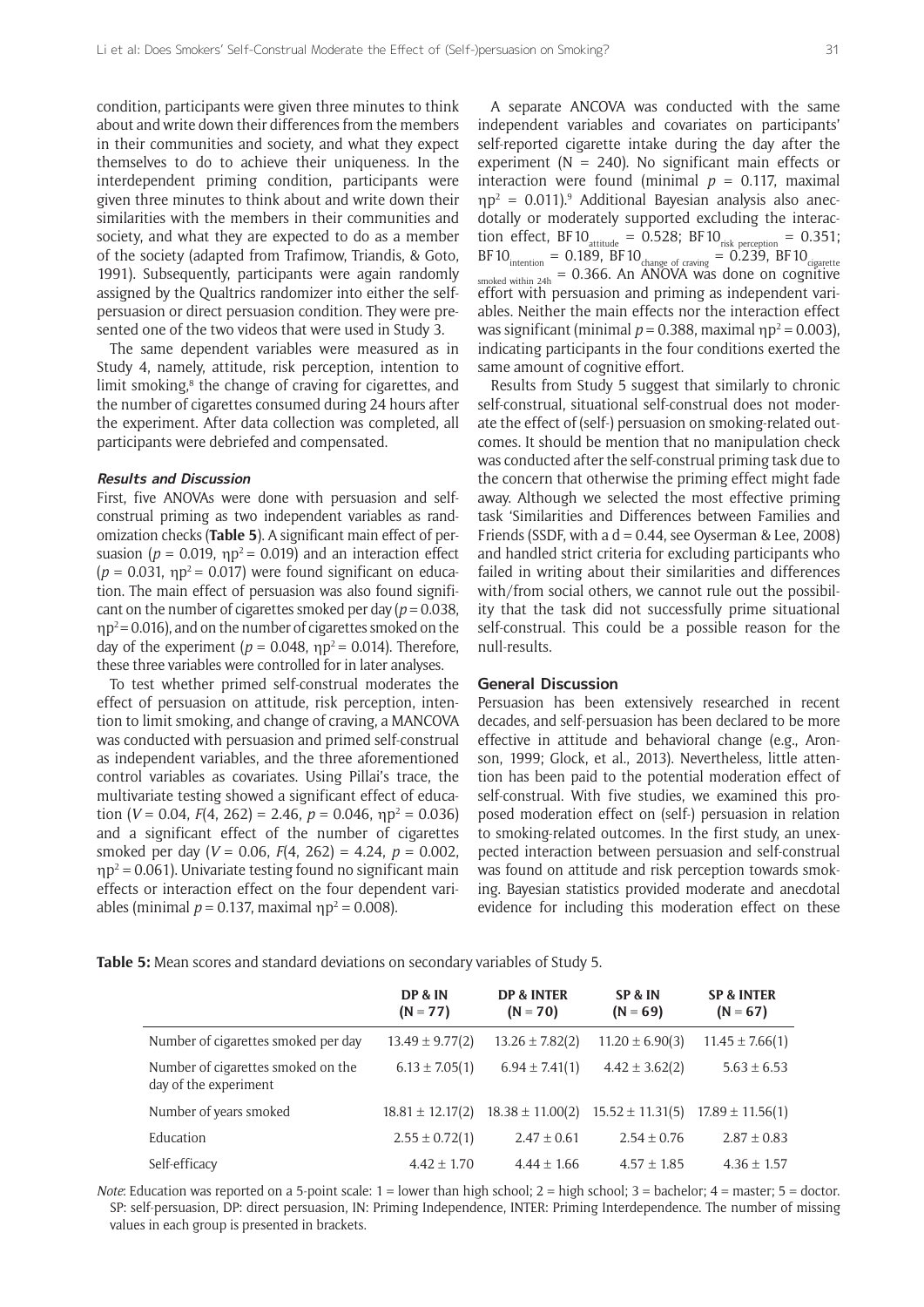two dependent variables. It should be mentioned here that Study 1 was likely underpowered due to its exploratory nature and the resource constraint of recruiting sufficient participants. Therefore, we conducted four follow-up studies to examine whether the observed effect was found by chance and to further investigate the proposed moderation effect. The following experiments, which used different ways to access self-construal and to manipulate persuasion, consistently found that the proposed moderation effect was not significant, and these null results were supported by Bayesian statistics, moderately or anecdotally.

It is important to mention that the current research implemented several important aspects to improve generalizability. Previous research that studied persuasion and smoking-related outcomes was oftentimes conducted in a laboratory setting and used small sample sizes with college students as participants (e.g., Glock et al., 2013; Müller et al., 2016; Müller, van Someren, Gloudemans, van Leeuwen, & Greifeneder, 2017). The current research was conducted online with 1063 daily smokers in total, aged from 18 to 73. This diverse population helps to generalize the research outcomes to a larger group rather than college students only. Methodologically, a variety of methods was applied to assess self-construal. We examined selfconstrual chronically, in different cultures and situationally, thus providing a comprehensive understanding of its role in the proposed model. Moreover, different dependent variables were measured to access participants' responses to smoking, including self-reports of actual smoking behavior.

The current research provides social influence researchers with insights that the effect of persuasion on smoking-related outcomes is to a large extent not regulated by self-construal when the source of persuasive messages differs. Notably, our research challenges the idea of the selfpersuasion effect on smoking-related outcomes within independent countries. Throughout five studies, we did not find a significant difference in most of the smokingrelated dependent variables between self-persuasion and direct persuasion condition, with only one exception in Study 2 (on risk perception). It is possible that both messages were derogated, because nowadays smokers are exposed so frequently to anti-smoking persuasive messages (e.g., Schüz & Ferguson, 2014) that they become immune to such kind of messages. Even if not derogated, the self-generated reasons and the given arguments can be very similar to each other since smokers are so familiar with the negative consequences of smoking (Kneer et al., 2012). Furthermore, research has shown that people are less volitional to habit-driven behaviors, although sometimes the habits do harm to their life and health (Best & Papies, 2017). As highly addictive and habitual, daily smokers' smoking behavior can hardly be changed based only on exposure to the persuasive messages once. According to the Cognitive Dissonance Theory (Festinger, 1962), when smokers assume that they would not decrease their cigarettes consumption after perceiving the message, they would probably report corresponding cognitions towards smoking in order to keep it consistent with their subsequent action. This can happen independently of which

persuasion technique is used, which could lead to a nonsignificant main effect of persuasion.

Several limitations should be addressed. Firstly, some participants in the current research detected the study aim as influencing their attitude and behavior, which could undermine the impact of self-persuasion (e.g., Strack, Schwarz, Bless, Kübler, & Wänke, 1993; Williams, Fitzsimons, & Block, 2004). Previous research often manipulated self-persuasion in a subtle way or under a cover story so that participants could experience the information as their own thoughts and rely on these thoughts in arriving at a judgment (Müller et al., 2009; Müller et al., 2016). In our research, although the research goal was covered by the idea of understanding daily smokers' cognition towards smoking, the successive smoking-related measures right after persuasion tasks could make the link of persuasion and attitude change unavoidably suspicious. When looking into the suspicion probe in each study, several participants were able to detect that the research was about smoking intervention, although concrete hypotheses on the moderation effect of self-construal were not speculated. Secondly, a core element making self-persuasion effective is to raise the targets' hypocrisy (Aronson, 1999), which is normally diminished by practicing what they preached. In the online context, hypocrisy is more difficult to be raised since no social interaction and self-involvement are involved. This could have been solved by making participants' self-arguments published online via social media to increase their self-involvement in the task. Thirdly, health warnings were used as persuasive messages in Study 1, Study 3, and Study 5 in order to provide smokers with reallife information. However, ecological validity stays low as several warnings were presented sequentially, and each one was presented for a fixed time period of 15 seconds, making it not representative of how individuals view warning labels in real life. Lastly, no attention check was performed in the self-persuasion condition. Future research could consider creating such a task for checking participants' attention during the argument-generation process.

Furthermore, several statistical drawbacks need to be addressed. Firstly, as Albers and Lakens (2018) stated, power analyses based on pilot data are often biased, and followup bias could lead to underpowered studies. In the current research, power analyses of both Study 2 and Study 3 were conducted based on the effect size observed in former studies. In addition, for these two studies, no smallest effect size of interest (SESOI) was determined (see Lakens, 2014), due to the lack of knowledge of which effect sizes are meaningful and which are not. Taken as a whole, it is still pending whether the null results obtained reflected a real non-existent effect or whether the actual effect size is too small to be detected with the potentially biased sample size. Moreover, the evidence of null hypothesis by Bayesian statistics was mostly anecdotal and moderate – not strong enough to give an assertive conclusion. Therefore, we recommend the readers to interpret the current results with caution, and it could be helpful to calculate the equivalence bounds of the meta-analytical effect size with a mini-meta-analysis (Lakens, 2017). Secondly, baseline homogeneity was tested after randomization, and covariates were included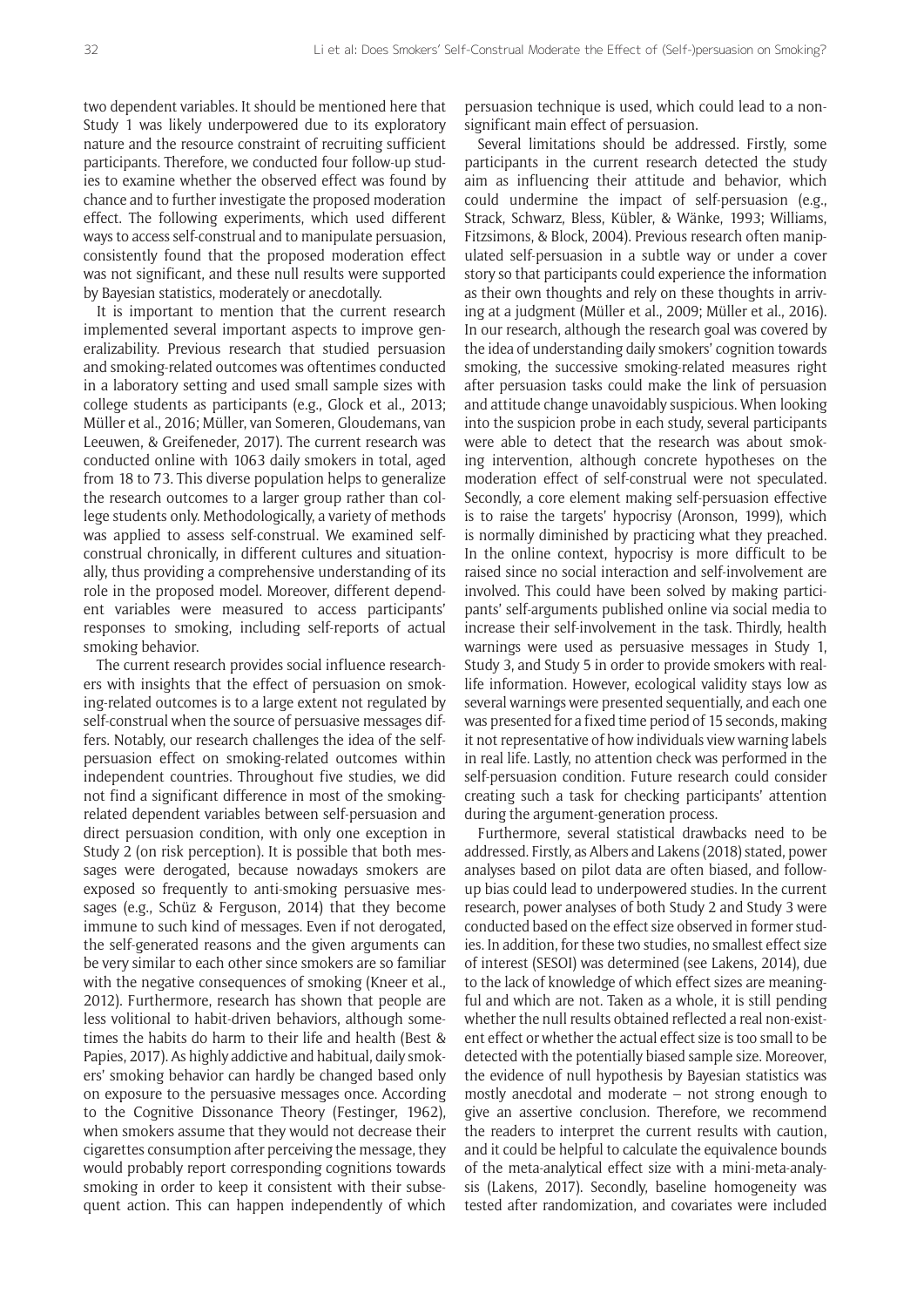accordingly in the current research. However, it has been argued that this practice can be inappropriate (e.g., de Boer, Waterlander, Kuijper, Steenhuis, & Twisk, 2015; Gruijters, 2016). De Boer and colleagues (2015) recommended to extract the appropriate covariates from previous studies, make decisions before starting the experiment, and preregister the planned covariates. Since previous studies had no consensus on the prognostic variables for the current research topic, we chose to pre-register and test all the potential covariates at baseline and use the ones which differed significantly between conditions as covariates. Nevertheless, future studies should pay more attention when selecting covariates and try to apply structural equation modeling (SEM)-based statistical approaches, which can make the measurement error associated with each factor an explicit part of the full model (for more information, see Westfall & Yarkoni, 2016). Lastly, the default prior was used to provide a reference point (Wagenmakers, 2018) for conducting Bayesian statistics, since there was no strong pre-data knowledge for us to anticipate the effect size. However, a better practice would have been to follow the WAMBS-Checklist (When to worry and how to Avoid the Misuse of Bayesian Statistics; for more information, please see Depaoli & van de Schoot, 2017).

To conclude, the current research initiates the investigation of (self)-persuasion in a cultural framework and found inconclusive evidence about the moderating role of self-construal. We think our preliminary results need to be replicated in future studies with more statistical power. In addition, it would be also interesting to examine the relationship between persuasion and self-construal in different domains (e.g., helping, consuming, exercising) to explore whether the results vary across different target behaviors. Other cultural factors, such as power distance and uncertainty avoidance, can be explored as well in order to learn more about how certain persuasion techniques work from a cultural perspective.

#### **Notes**

- <sup>1</sup> This line of research acquired the ethical approval from the ethical committee of the Faculty of Social Sciences at Radboud University. The reference number of the approval is ECSW2016-0905-399.
- <sup>2</sup> Cronbach's  $\alpha$  of the Attitude and Risk Perception Scales in Study 2 are 0.71, 0.90 respectively.
- <sup>3</sup> Without controlling the number of cigarettes smoked per day and the number of cigarettes smoked on the day of the experiment, the main effect of persuasion on risk perception became non-significant, *F*(1, 64) = 2.66,  $p = 0.108$ ,  $np^2 = 0.040$ . All the other main and interaction effects remained at the same significance level.
- <sup>4</sup> For exploratory reasons, several other elements (i.e., power distance, inclusion of other in the self, psychological reactance) were tested in Study 3, Study 4, and Study 5. The results of these variables were omitted, as there were no differences between the experimental groups in all studies.
- <sup>5</sup> Cronbach's α of the Attitude. Risk Perception, Intention to limit smoking Scales in Study 3 are 0.74, 0.88 and 0.96 respectively.
- $6$  Cronbach's α of the Attitude, Risk Perception, Intention to limit smoking Scales in Study 4 are 0.77, 0.92 and 0.91 respectively.
- <sup>7</sup> Without including the covariates, the main effect of culture became significant on intention to limit smoking:  $F(1, 390) = 17.14$ ,  $p < 0.001$ ,  $np^2 = 0.042$ ; the interaction between culture and persuasion became significant on real amount of cigarette intake on the second day:  $F(2, 313) = 3.65$ ,  $p = 0.027$ ,  $np^2 = 0.023$ . However, simple contrasts comparisons showed that the intervention effect (between self-persuasion, direct persuasion, and control group) was still not significant in both the Chinese sample (minimal *p* = 0.233) and the U.S. sample (minimal *p* = 0.136). All the other main and interaction effects remained at the same significance level.
- <sup>8</sup> Cronbach's  $\alpha$  of the Attitude, Risk Perception, Intention to limit smoking Scales in Study 5 are 0.77, 0.93 and 0.95 respectively.
- <sup>9</sup> Without including the covariates, the main effect of persuasion became significant on the cigarette intake during the second day,  $F(1, 236) = 6.26$ ,  $p = 0.013$ ,  $np^2 = 0.026$ . On average, participants in the direct persuasion condition consumed 2.40 more cigarettes than those in the self-persuasion condition. All the other main and interaction effects remained at the same significance level.

#### **Acknowledgements**

This research was partially supported by a seedcorn grant awarded to Barbara Müller from the European Association of Social Psychology. We thank Leonhardt Rau and Qinxiang Xu, who helped with data collection for Study 1 and Study 4. We are also grateful to Gesa Kappen, Lin Jansen, Sari Nijssen, André Klapper, Yukee Wong, Peng Wang, and Leonhardt Rau, who made contributions to translation and back-translation of the study materials. We would like to express our special thanks to Zhang Chen for the help in graph making. Gratitude also goes to Prof. Dr. Rainer Greifeneder at University of Basel, who gave constructive feedback on this research.

#### **Competing Interests**

The authors have no competing interests to declare.

#### **References**

- **Albers, C.,** & **Lakens, D.** (2018). When power analyses based on pilot data are biased: Inaccurate effect size estimators and follow-up bias. *Journal of Experimental Social Psychology*, *74*, 187–195. DOI: [https://doi.](https://doi.org/10.1016/j.jesp.2017.09.004) [org/10.1016/j.jesp.2017.09.004](https://doi.org/10.1016/j.jesp.2017.09.004)
- **Aronson, E.** (1999). The power of self-persuasion. *American Psychologist*, *54*(11), 875–884. DOI: [https://doi.](https://doi.org/10.1037/h0088188) [org/10.1037/h0088188](https://doi.org/10.1037/h0088188)
- **Baldwin, A. S., Rothman, A. J., Vander Weg, M. W.,** & **Christensen, A. J.** (2013). Examining causal components and a mediating process underlying self-generated health arguments for exercise and smoking cessation. *Health Psychology*, *32*(12), 1209–1217. 10. DOI: <https://doi.org/10.1037/a0029937>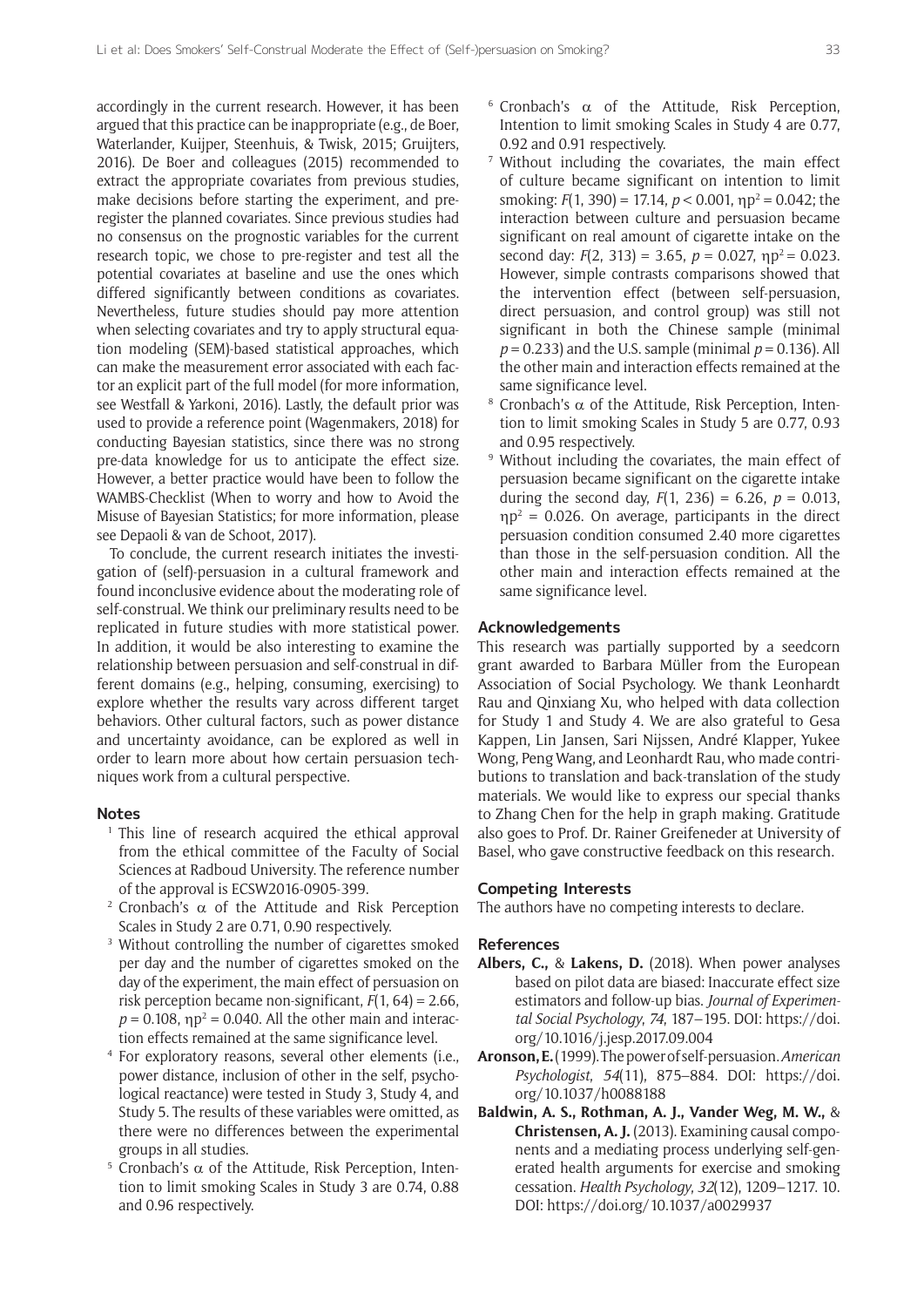- **Baška, T., Warren, C. W., Bašková, M.,** & **Jones, N. R.**  (2009). Prevalence of youth cigarette smoking and selected social factors in 25 European countries: findings from the Global Youth Tobacco Survey. *International Journal of Public Health*, *54*(6), 439–445. DOI: <https://doi.org/10.1007/s00038-009-0051-9>
- **Bernritter, S. F., van Ooijen, I.,** & **Müller, B. C.** (2017). Self-persuasion as marketing technique: the role of consumers' involvement. *European Journal of Marketing*, *51*(5/6), 1075–1090. DOI: [https://doi.](https://doi.org/10.1108/EJM-04-2015-0213) [org/10.1108/EJM-04-2015-0213](https://doi.org/10.1108/EJM-04-2015-0213)
- **Best, M.,** & **Papies, E. K.** (2017). Right here, right now: situated interventions to change consumer habits. *Journal of the Association for Consumer Research*, *2*(3), 333–358. DOI:<https://doi.org/10.1086/695443>
- **Brewer, M. B.,** & **Gardner, W.** (1996). Who is this "we"? Levels of collective identity and self representations. *Journal of Personality and Social Psychology*, *71*(1), 83–93. DOI: [https://doi.](https://doi.org/10.1037/0022-3514.71.1.83) [org/10.1037/0022-3514.71.1.83](https://doi.org/10.1037/0022-3514.71.1.83)
- **Campbell, D. T.,** & **Stanley, J. C.** (1963). Experimental and quasi-experimental designs for research. Chicago, IL: Rand-McNally.
- **Chen, Z., Peto, R., Zhou, M., Iona, A., Smith, M., Yang, L.,** & **China Kadoorie Biobank (CKB) collaborative group,** et al. (2015). Contrasting male and female trends in tobacco-attributed mortality in China: evidence from successive nationwide prospective cohort studies. *The Lancet*, *386*(10002), 1447–1456. DOI: [https://doi.org/10.1016/](https://doi.org/10.1016/S0140-6736(15)00340-2) [S0140-6736\(15\)00340-2](https://doi.org/10.1016/S0140-6736(15)00340-2)
- **Cohen, J., Cohen, P., West, S. G.,** & **Aiken, L. S.** (2003). Applied multiple correlation/regression analysis for the behavioral sciences. UK: Taylor & Francis.
- **Cook, T. D.,** & **Campbell, D. T.** (1979). Quasi-experimentation: Design and analysis issues for field settings. Boston, MA: Houghton Mifflin Company.
- **Cross, S. E., Hardin, E. E.,** & **Gercek-Swing, B.** (2011). The what, how, why, and where of self-construal. *Personality and Social Psychology Review*, *15*(2), 142–179. DOI: <https://doi.org/10.1177/1088868310373752>
- **Croyle, R. T., Sun, Y. C.,** & **Louie, D. H.** (1993). Psychological minimization of cholesterol test results: moderators of appraisal in college students and community residents. *Health Psychology*, *12*(6), 503–507. DOI: <https://doi.org/10.1037/0278-6133.12.6.503>
- **Damen, T. G., Müller, B. C., van Baaren, R. B.,** & **Dijksterhuis, A.** (2015). Re-examining the agentic shift: the sense of agency influences the effectiveness of (Self) persuasion. *PloS one*, *10*(6). DOI: [https://](https://doi.org/10.1371/journal.pone.0128635) [doi.org/10.1371/journal.pone.0128635](https://doi.org/10.1371/journal.pone.0128635)
- **Dawson, A. P., Cargo, M., Stewart, H., Chong, A.,** & **Daniel, M.** (2012). "I know it's bad for me and yet I do it": exploring the factors that perpetuate smoking in Aboriginal Health Workers-a qualitative study. *BMC Health Services Research*, *12*(1), 102–114. DOI: [https://doi.](https://doi.org/10.1186/1472-6963-12-102) [org/10.1186/1472-6963-12-102](https://doi.org/10.1186/1472-6963-12-102)
- **Dean, K. K.,** & **Gardner, W. L.** (2014). How will "I" versus "we" perform? An investigation of future outlooks and self-construals. *Personality and Social*

*Psychology Bulletin*, *40*(8), 947–958. DOI: [https://](https://doi.org/10.1177/0146167214532137) [doi.org/10.1177/0146167214532137](https://doi.org/10.1177/0146167214532137)

- **de Boer, M. R., Waterlander, W. E., Kuijper, L. D., Steenhuis, I. H.,** & **Twisk, J. W.** (2015). Testing for baseline differences in randomized controlled trials: an unhealthy research behavior that is hard to eradicate. *International Journal of Behavioral Nutrition and Physical Activity*, *12*, 4. DOI: [https://](https://doi.org/10.1186/s12966-015-0162-z) [doi.org/10.1186/s12966-015-0162-z](https://doi.org/10.1186/s12966-015-0162-z)
- **Depaoli, S.,** & **van de Schoot, R.** (2017). Improving transparency and replication in Bayesian statistics: The WAMBS-Checklist. *Psychological Methods*, *22*(2), 240–261. DOI: [https://doi.org/10.1037/](https://doi.org/10.1037/met0000065) [met0000065](https://doi.org/10.1037/met0000065)
- **Erceg-Hurn, D. M.,** & **Steed, L. G.** (2011). Does exposure to cigarette health warnings elicit psychological reactance in smokers? *Journal of Applied Social Psychology*, *41*(1), 219–237. DOI: [https://doi.](https://doi.org/10.1111/j.1559-1816.2010.00710.x) [org/10.1111/j.1559-1816.2010.00710.x](https://doi.org/10.1111/j.1559-1816.2010.00710.x)
- **Faul, F., Erdfelder, E., Lang, A. G.,** & **Buchner, A.** (2007). G\*Power 3: A flexible statistical power analysis program for the social, behavioral, and biomedical sciences. *Behavior Research Methods*, *39*(2), 175–191. DOI:<https://doi.org/10.3758/BF03193146>
- **Festinger, L.** (1962). A Theory of Cognitive Dissonance. 2. Stanford, CA: Stanford University Press.
- **Gawronski, B.** (2012). Back to the future of dissonance theory: Cognitive consistency as a core motive. *Social Cognition*, *30*(6), 652–668. DOI: [https://doi.](https://doi.org/10.1521/soco.2012.30.6.652) [org/10.1521/soco.2012.30.6.652](https://doi.org/10.1521/soco.2012.30.6.652)
- **Gelfand, M. J., Erez, M.,** & **Aycan, Z.** (2007). Cross-cultural organizational behavior. *Annu*. *Rev*. *Psychol*., *58*, 479–514. DOI: [https://doi.org/10.1146/](https://doi.org/10.1146/annurev.psych.58.110405.085559) [annurev.psych.58.110405.085559](https://doi.org/10.1146/annurev.psych.58.110405.085559)
- **Glock, S.,** & **Kneer, J.** (2009). Are deterrent pictures effective? The impact of warning labels on cognitive dissonance in smokers. *Applied Psychology: Health and Well Being*, *1*(3), 356–373. DOI: [https://doi.](https://doi.org/10.1111/j.1758-0854.2009.01019.x) [org/10.1111/j.1758-0854.2009.01019.x](https://doi.org/10.1111/j.1758-0854.2009.01019.x)
- **Glock, S., Müller, B. C.,** & **Ritter, S. M.** (2013). Warning labels formulated as questions positively influence smoking-related risk perception. *Journal of health psychology*, *18*(2), 252–262. DOI: [https://doi.](https://doi.org/10.1177/1359105312439734) [org/10.1177/1359105312439734](https://doi.org/10.1177/1359105312439734)
- **Glock, S., Unz, D.,** & **Kovacs, C.** (2012). Beyond fear appeals: Contradicting positive smoking outcome expectancies to influence smokers' implicit attitudes, perception, and behavior. *Addictive Behaviors*, *37*(4), 548–551. DOI: [https://doi.org/10.1016/j.](https://doi.org/10.1016/j.addbeh.2011.11.032) [addbeh.2011.11.032](https://doi.org/10.1016/j.addbeh.2011.11.032)
- **Grandpre, J., Alvaro, E. M., Burgoon, M., Miller, C. H.,** & **Hall, J. R.** (2003). Adolescent reactance and antismoking campaigns: A theoretical approach. *Health Communication*, *15*(3), 349–366. DOI: [https://doi.](https://doi.org/10.1207/S15327027HC1503_6) [org/10.1207/S15327027HC1503\\_6](https://doi.org/10.1207/S15327027HC1503_6)
- **Gruijters, S. L.** (2016). Baseline comparisons and covariate fishing: Bad statistical habits we should have broken yesterday. *The European Health Psychologist*, *18*(5), 205–209.
- **Gudykunst, W. B., Matsumoto, Y., Ting-Toomey, S., Nishida, T., Kim, K.,** & **Heyman, S.** (1996). The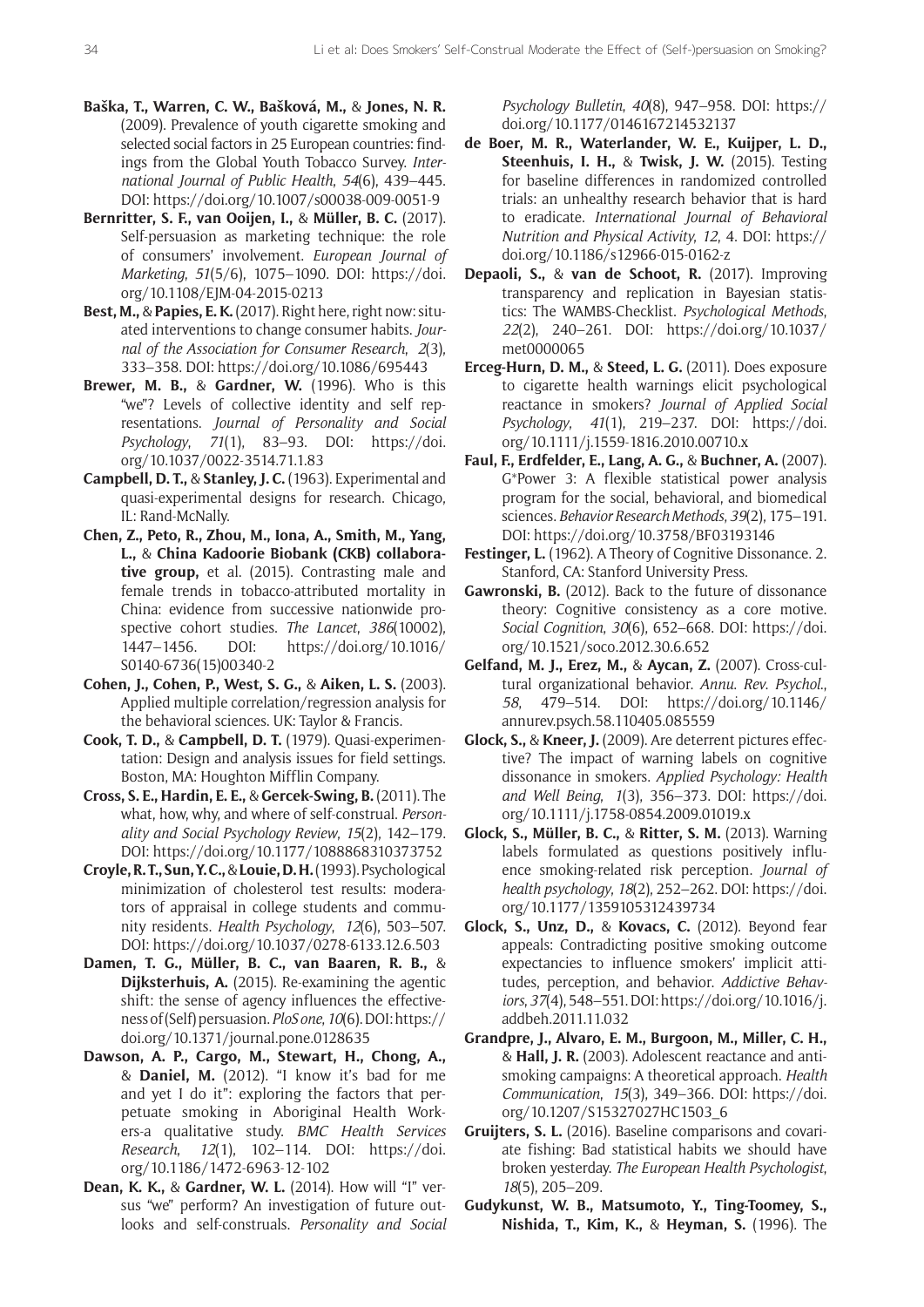influence of cultural individualism-collectivism, self construals, and individual values on communication styles across cultures. *Human communication research*, *22*(4), 510–543. DOI: [https://doi.](https://doi.org/10.1111/j.1468-2958.1996.tb00377.x) [org/10.1111/j.1468-2958.1996.tb00377.x](https://doi.org/10.1111/j.1468-2958.1996.tb00377.x)

- **Hannover, B., Birkner, N.,** & **Pöhlmann, C.** (2006). Ideal selves and self-esteem in people with independent or interdependent self-construal. *European Journal of Social Psychology*, *36*(1), 119–133. DOI: [https://](https://doi.org/10.1002/ejsp.289) [doi.org/10.1002/ejsp.289](https://doi.org/10.1002/ejsp.289)
- **Holland, R. W., Roeder, U., van Baaren, R. B., Brandt, A. C.,** & **Hannover, B.** (2004). Don't stand so close to me: The effects of self-construal on interpersonal closeness. *Psychological Science*, *15*(4), 237–242. DOI: [https://doi.](https://doi.org/10.1111/j.0956-7976.2004.00658.x) [org/10.1111/j.0956-7976.2004.00658.x](https://doi.org/10.1111/j.0956-7976.2004.00658.x)
- **Huijding, J.,** & **de Jong, P. J.** (2006). Automatic associations with the sensory aspects of smoking: Positive in habitual smokers but negative in non-smokers. *Addictive Behaviors*, *31*(1), 182–186. DOI: [https://](https://doi.org/10.1016/j.addbeh.2005.04.014) [doi.org/10.1016/j.addbeh.2005.04.014](https://doi.org/10.1016/j.addbeh.2005.04.014)
- **JASP Team.** (2017). JASP (Version 0.8.4) [Computer software]. Retrieved from: [https://jasp-stats.org/](https://jasp-stats.org/download/) [download/](https://jasp-stats.org/download/).
- **Keer, M., van den Putte, B., Neijens, P.,** & **de Wit, J.** (2013). The influence of affective and cognitive arguments on message judgement and attitude change: The moderating effects of meta-bases and structural bases. *Psychology & Health*, *28*(8), 895–908. DOI: [https://doi.org/10.1080/08870446](https://doi.org/10.1080/08870446.2013.764428) [.2013.764428](https://doi.org/10.1080/08870446.2013.764428)
- **Kneer, J., Glock, S.,** & **Rieger, D.** (2012). Fast and Not Furious?: Reduction of Cognitive Dissonance in Smokers. *Social Psychology*, *43*(2), 81–91. DOI: [https://doi.org/10.1027/1864-9335/](https://doi.org/10.1027/1864-9335/a000086) [a000086](https://doi.org/10.1027/1864-9335/a000086)
- **Kok, G., Peters, G. J. Y., Kessels, L. T., Ten Hoor, G. A.,** & **Ruiter, R. A.** (2018). Ignoring Theory and Misinterpreting Evidence: The False Belief in Fear Appeals. *Health Psychology Review*, *12*(2), 111–125. DOI: [https://doi.org/10.1080/17437199.2017.141](https://doi.org/10.1080/17437199.2017.1415767) [5767](https://doi.org/10.1080/17437199.2017.1415767)
- **Koplan, J.,** & **Eriksen, M.** (2015). Smoking cessation for Chinese men and prevention for women. *The Lancet*, *386*(10002), 1422–1423. DOI: [https://doi.](https://doi.org/10.1016/S0140-6736(15)00416-X) [org/10.1016/S0140-6736\(15\)00416-X](https://doi.org/10.1016/S0140-6736(15)00416-X)
- **Krischler, M.,** & **Glock, S.** (2015). Alcohol warning labels formulated as questions change alcohol-related outcome expectancies: A pilot study. *Addiction Research & Theory*, *23*(4), 343–349. DOI: [https://doi.org/10.3](https://doi.org/10.3109/16066359.2015.1009829) [109/16066359.2015.1009829](https://doi.org/10.3109/16066359.2015.1009829)
- **Kühnen, U., Hannover, B.,** & **Schubert, B.** (2001). The semantic–procedural interface model of the self: The role of self-knowledge for context-dependent versus context-independent modes of thinking. *Journal of personality and social psychology*, *80*(3), 397–409. DOI: <https://doi.org/10.1037//0022-3514.80.3.397>
- **Lakens, D.** (2014). Performing high-powered studies efficiently with sequential analyses: Sequential analyses. *European Journal of Social Psychology*, *44*(7), 701–710. DOI:<https://doi.org/10.1002/ejsp.2023>
- Lakens, D. (2017). Equivalence tests: a practical primer for t tests, correlations, and meta-analyses. *Social Psychological and Personality Science*, *8*(4), 355–362. DOI: <https://doi.org/10.1177/1948550617697177>
- **Liu, I. M.** (1986). Chinese cognition. In: Bond, M. H. (ed.), *The psychology of the Chinese people*, 73–105. New York, NY, US: Oxford University Press.
- **Loman, J. G. B., Müller, B. C. N., Oude Groote Beverborg, A., van Baaren, R. B.,** & **Buijzen, M. A.** (2018). Self-persuasion in media messages: Reducing alcohol consumption among students with open-ended questions. *Journal of Experimental Psychology: Applied*, *24*(1), 81–91. DOI: [https://doi.](https://doi.org/10.1037/xap0000162) [org/10.1037/xap0000162](https://doi.org/10.1037/xap0000162)
- **Markus, H. R.,** & **Kitayama, S.** (1991). Culture and the self: Implications for cognition, emotion, and motivation. *Psychological Review*, *98*(2), 224–253. DOI: [https://doi.](https://doi.org/10.1037/0033-295X.98.2.224) [org/10.1037/0033-295X.98.2.224](https://doi.org/10.1037/0033-295X.98.2.224)
- **Morris, M. W.,** & **Peng, K.** (1994). Culture and cause: American and Chinese attributions for social and physical events. *Journal of Personality and Social psychology*, *67*(6), 949–971. DOI: [https://doi.](https://doi.org/10.1037//0022-3514.67.6.949) [org/10.1037//0022-3514.67.6.949](https://doi.org/10.1037//0022-3514.67.6.949)
- **Müller, B. C. N., Ritter, S. M., Glock, S., Dijksterhuis, A., Engels, R. C. M. E.,** & **van Baaren, R. B.** (2016). Smoking-related warning messages formulated as questions positively influence short-term smoking behavior. *Journal of Health Psychology*, *21*(1), 60–68. DOI: [https://doi.](https://doi.org/10.1177/1359105314522083) [org/10.1177/1359105314522083](https://doi.org/10.1177/1359105314522083)
- **Müller, B. C. N., van Baaren, R. B., Ritter, S. M., Woud, M. L., Bergmann, H., Harakeh, Z., Engels, R. C. M. E.,** & **Dijksterhuis, A.** (2009). Tell me why… The influence of self-involvement on short term smoking behavior. *Addictive Behaviors*, *34*(5), 427–431. DOI:<https://doi.org/10.1016/j.addbeh.2008.12.016>
- **Müller, B. C. N., van Someren, D. H., Gloudemans, R. T. M., van Leeuwen, M. L.,** & **Greifeneder, R.** (2017). Helping made easy: Ease of argument generation enhances intentions to help. *Social Psychology*, *48*, 113–121. DOI: [https://doi.](https://doi.org/10.1027/1864-9335/a000293) [org/10.1027/1864-9335/a000293](https://doi.org/10.1027/1864-9335/a000293)
- **Oyserman, D.,** & **Lee, S. W.** (2008). Does culture influence what and how we think? Effects of priming individualism and collectivism. *Psychological Bulletin*, *134*(2), 311–342. DOI: [https://doi.](https://doi.org/10.1037/0033-2909.134.2.311) [org/10.1037/0033-2909.134.2.311](https://doi.org/10.1037/0033-2909.134.2.311)
- Pan, Z. (2004). Socioeconomic predictors of smoking and smoking frequency in urban China: evidence of smoking as a social function. *Health Promotion International*, *19*(3), 309–315. DOI: [https://doi.](https://doi.org/10.1093/heapro/dah304) [org/10.1093/heapro/dah304](https://doi.org/10.1093/heapro/dah304)
- **Peters, G. J. Y., Ruiter, R. A. C.,** & **Kok, G.** (2013). Threatening communication: a critical re-analysis and a revised meta-analytic test of fear appeal theory. *Health Psychology Reviews*, *7*(sup1), S8–S31. DOI: [https://doi.org/10.1080/17437199.2012.703](https://doi.org/10.1080/17437199.2012.703527) [527](https://doi.org/10.1080/17437199.2012.703527)
- **Petty, R. E., Harkins, S. G., Williams, K. D.,** & **Latane, B.** (1977). The effects of group size on cognitive effort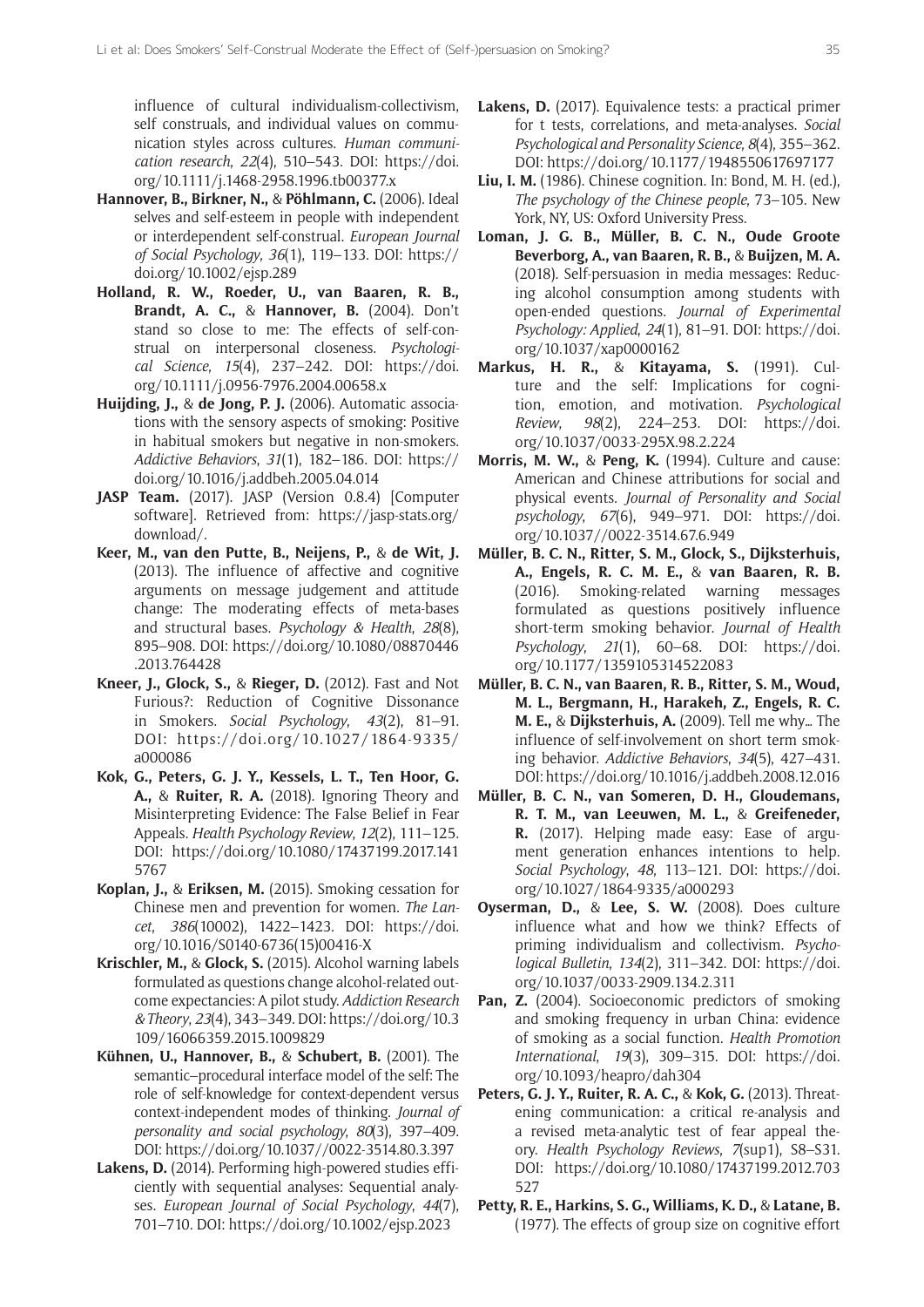and evaluation. *Personality and Social Psychology Bulletin*, *3*(4), 579–582. DOI: [https://doi.](https://doi.org/10.1177/014616727700300406) [org/10.1177/014616727700300406](https://doi.org/10.1177/014616727700300406)

- **Reitsma, M. B., Fullman, N., Ng, M., Salama, J. S., Abajobir, A., Abate, K. H., Adebiyi, A. O.,** et al. (2017). Smoking prevalence and attributable disease burden in 195 countries and territories, 1990–2015: a systematic analysis from the Global Burden of Disease Study 2015. *The Lancet*, *389*(10082), 1885–1906. DOI: [https://doi.org/10.1016/](https://doi.org/10.1016/S0140-6736(17)30819-X) [S0140-6736\(17\)30819-X](https://doi.org/10.1016/S0140-6736(17)30819-X)
- **Riemer, H., Shavitt, S., Koo, M.,** & **Markus, H. R.** (2014). Preferences don't have to be personal: Expanding attitude theorizing with a cross-cultural perspective. *Psychological Review*, *121*(4), 619–648. DOI: [https://](https://doi.org/10.1037/a0037666) [doi.org/10.1037/a0037666](https://doi.org/10.1037/a0037666)
- **Ruiter, R. A.,** & **Kok, G.** (2005). Saying is not (always) doing: cigarette warning labels are useless. *The European Journal of Public Health*, *15*(3), 329–329. DOI: <https://doi.org/10.1093/eurpub/cki095>
- **Schneider, S., Mohnen, S. M.,** & **Pust, S.** (2008). The average age of smoking onset in Germany—trends and correlates. *International Journal of Public Health*, *53*(3), 160–164.
- **Schüz, N., Eid, M., Schüz, B.,** & **Ferguson, S. G.** (2016). Immediate effects of plain packaging health warnings on quitting intention and potential mediators: Results from two ecological momentary assessment studies. *Psychology of Addictive Behaviors*, *30*(2), 220–228. DOI: [https://doi.org/10.1037/](https://doi.org/10.1037/adb0000146) [adb0000146](https://doi.org/10.1037/adb0000146)
- **Schüz, N.,** & **Ferguson, S. G.** (2014). Australian smokers' and nonsmokers' exposure to antismoking warnings in day-to-day life: a pilot study. *Nicotine & Tobacco Research*, *17*(7), 876–881. DOI: [https://doi.](https://doi.org/10.1093/ntr/ntu253) [org/10.1093/ntr/ntu253](https://doi.org/10.1093/ntr/ntu253)
- **Shaw, R. J., Pollak, K., Zullig, L. L., Bennett, G., Hawkins, K.,** & **Lipkus, I.** (2015). Feasibility and Smokers' Evaluation of Self-Generated Text Messages to Promote Quitting. *Nicotine & Tobacco Research*, *18*(5), 1206–1209. DOI: [https://doi.org/10.1093/ntr/](https://doi.org/10.1093/ntr/ntv268) [ntv268](https://doi.org/10.1093/ntr/ntv268)
- **Singelis, T. M.** (1994). The measurement of independent and interdependent self-construals. *Personality and Social Psychology Bulletin*, *20*(5), 580–591. DOI: <https://doi.org/10.1177/0146167294205014>
- **Smith, J. R.,** & **Louis, W. R.** (2009). Group norms and the attitude-behavior relationship. *Social and Personality Psychology Compass*, *3*(1), 19–35. DOI: [https://](https://doi.org/10.1177/0146167296228002) [doi.org/10.1177/0146167296228002](https://doi.org/10.1177/0146167296228002)
- **Strack, F., Schwarz, N., Bless, H., Kübler, A.,** & **Wänke, M.** (1993). Awareness of the influence as a determinant of assimilation versus contrast. *European Journal of Social Psychology*, *23*, 53–62. DOI: [https://](https://doi.org/10.1002/ejsp.2420230105) [doi.org/10.1002/ejsp.2420230105](https://doi.org/10.1002/ejsp.2420230105)
- **Strahan, E. J., White, K., Fong, G. T., Fabrigar, L. R., Zanna, M. P.,** & **Cameron, R.** (2002). Enhancing the effectiveness of tobacco package warning labels: A social psychological perspective.

*Tobacco control*, *11*(3), 183–190. DOI: [https://doi.](https://doi.org/10.1136/tc.11.3.183) [org/10.1136/tc.11.3.183](https://doi.org/10.1136/tc.11.3.183)

- **Tan, D.** (2012). *Smoking in Asia: A Looming Health Epidemic*. *Asian Scientist Magazine*. Retrieved from: [http://www.asianscientist.com/2012/08/features/](http://www.asianscientist.com/2012/08/features/smoking-in-asia-looming-health-epidemic-2012/) [smoking-in-asia-looming-health-epidemic-2012/](http://www.asianscientist.com/2012/08/features/smoking-in-asia-looming-health-epidemic-2012/).
- **Topa, G.,** & **Moriano, J. A.** (2010). Theory of planned behavior and smoking: Meta-analysis and SEM model. *Substance Abuse and Rehabilitation*, *1*, 23–33. DOI:<https://doi.org/10.2147/SAR.S15168>
- **Trafimow, D., Triandis, H.,** & **Goto, S.** (1991). Some tests of the distinction between the private self and the collective self. *Journal of Personality and Social Psychology*, *60*(5), 649–655. DOI: [https://doi.](https://doi.org/10.1037/0022-3514.60.5.649) [org/10.1037/0022-3514.60.5.649](https://doi.org/10.1037/0022-3514.60.5.649)
- **Triandis, H. C.** (1989). The self and social behavior in differing cultural contexts. *Psychological Review*, *96*(3), 506–520. DOI: [https://doi.](https://doi.org/10.1037//0033-295X.96.3.506) [org/10.1037//0033-295X.96.3.506](https://doi.org/10.1037//0033-295X.96.3.506)
- **Triandis, H. C.** (1995). Individualism and collectivism. Boulder, CO: Westview Press.
- **van Baaren, R. B., Maddux, W. W., Chartrand, T. L., de Bouter, C.,** & **van Knippenberg, A.** (2003). It takes two to mimic: Behavioral consequences of self-construals. *Journal of Personality and Social Psychology*, *84*(5), 1093–1102. DOI: [https://doi.](https://doi.org/10.1037/0022-3514.84.5.1093) [org/10.1037/0022-3514.84.5.1093](https://doi.org/10.1037/0022-3514.84.5.1093)
- **Wagenmakers, E. J.** (2018, May 3). Re: Reviewer wants justification for the default prior [Online forum comment]. Retrieved from: [https://forum.cogsci.nl/discussion/4092/](https://forum.cogsci.nl/discussion/4092/reviewer-wants-justification-for-the-default-prior) [reviewer-wants-justification-for-the-default-prior](https://forum.cogsci.nl/discussion/4092/reviewer-wants-justification-for-the-default-prior).
- **Weisz, J. R., Rothbaum, E. M.,** & **Blackburn, T. C.**  (1984). Standing out and standing in: The psychology of control in America and Japan. *American Psychologist*, *39*(9), 955–969. DOI: [https://doi.](https://doi.org/10.1037/0003-066X.39.9.955) [org/10.1037/0003-066X.39.9.955](https://doi.org/10.1037/0003-066X.39.9.955)
- **Westfall, J.,** & **Yarkoni, T.** (2016). Statistically controlling for confounding constructs is harder than you think. *PloS one*, *11*(3), e0152719. DOI: [https://doi.](https://doi.org/10.1371/journal.pone.0152719) [org/10.1371/journal.pone.0152719](https://doi.org/10.1371/journal.pone.0152719)
- **Williams, P., Fitzsimons, G. J.,** & **Block, L. G.** (2004). When consumers don't recognize "benign" intentions questions as persuasion attempts. *Journal of Consumer Research*, *31*, 540–550. DOI: [https://doi.](https://doi.org/10.1086/425088) [org/10.1086/425088](https://doi.org/10.1086/425088)
- **Wolburg, J. M.** (2006). College students' responses to antismoking messages: Denial, defiance, and other boomerang effects. *Journal of Consumer Affairs*, *40*(2), 294–323. DOI: [https://doi.](https://doi.org/10.1111/j.1745-6606.2006.00059.x) [org/10.1111/j.1745-6606.2006.00059.x](https://doi.org/10.1111/j.1745-6606.2006.00059.x)
- **World Health Organization (WHO).** (2015). *World No Tobacco Day 2015: Stop illicit trade of tobacco products*. Retrieved from: [http://www.](http://www.who.int/campaigns/no-tobacco-day/2015/event/en/) [who.int/campaigns/no-tobacco-day/2015/](http://www.who.int/campaigns/no-tobacco-day/2015/event/en/) [event/en/](http://www.who.int/campaigns/no-tobacco-day/2015/event/en/).
- **Yuki, M., Maddux, W. W., Brewer, M. B.,** & **Takemura, K.** (2005). Cross-cultural differences in relationship-and group-based trust. *Personality and Social*